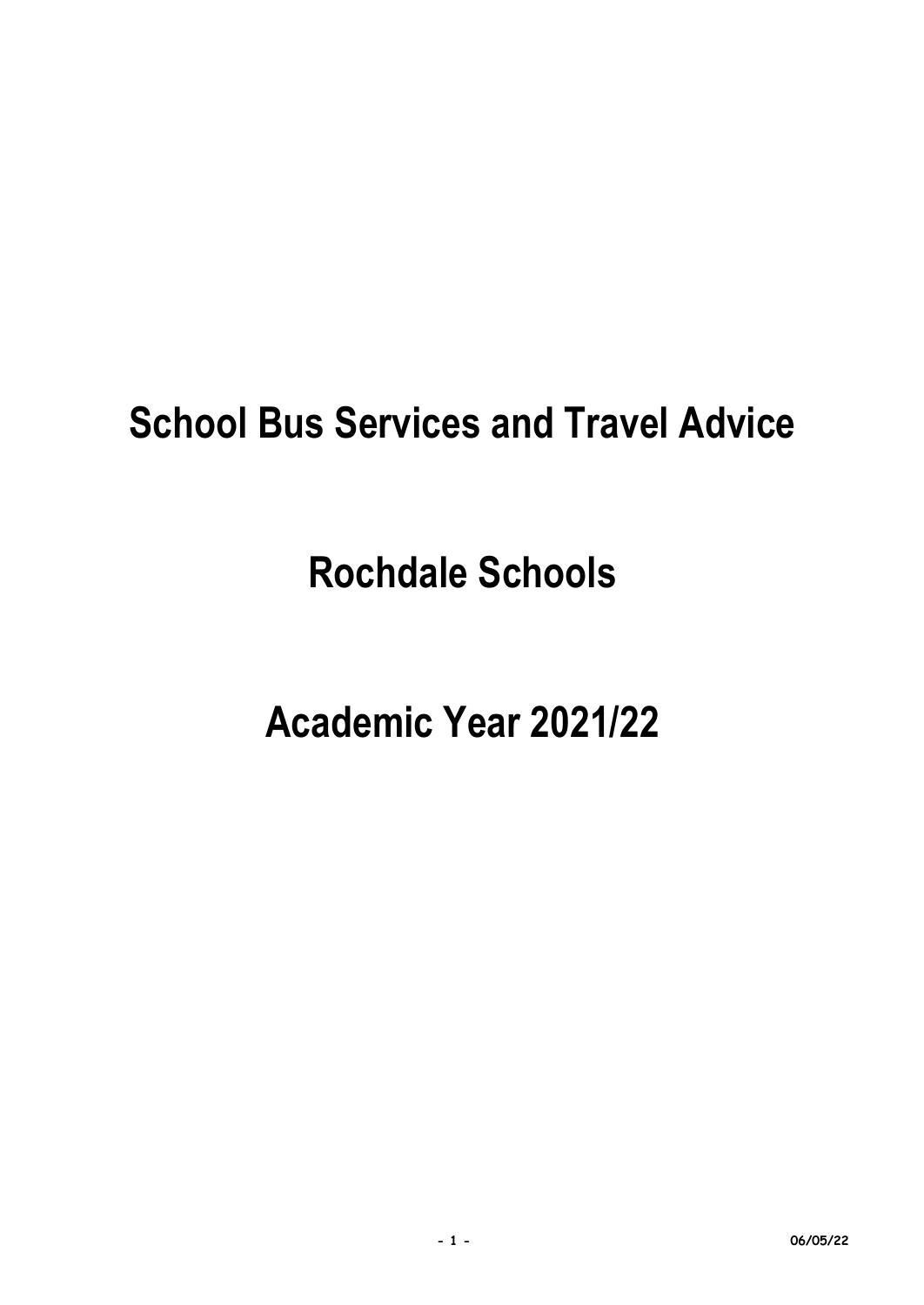## **Summary**

This booklet shows all home to school bus services as provided to schools within the Borough of Rochdale.

Other booklets are available for schools across the other 9 districts of Greater Manchester and these can be found at [tfgm.com/tickets-and-passes/bus-school-bus-services.](https://tfgm.com/tickets-and-passes/bus-school-bus-services)

In addition to the services contained in this booklet, there is a network of general bus services which can also be used to get to and from school. Details of these can be found at tram.com/public-transport/bus/.

Services shown in this booklet operate only on the school days of the schools that the services operate for and will not operate during school holidays or on days when students are not in attendance. Some buses are shared between schools and in these instances, buses will operate on days that all relevant schools are in attendance unless marked on the timetable.

IMPORTANT INFORMATION FOR PARENTS/CARERS - If you are using school bus information to choose your child's school, please be aware that these services are subject to change and may be withdrawn due to low use and/or a suitable public transport alternative. Any alternative may involve a journey of up to 90 minutes, use the general service network and a change of bus on route may be required.

The provision of direct school buses in the 2021/22 academic year does not indicate that these buses will be provided in future academic years and parents should consider carefully how their child may get to/from school if no school bus was provided.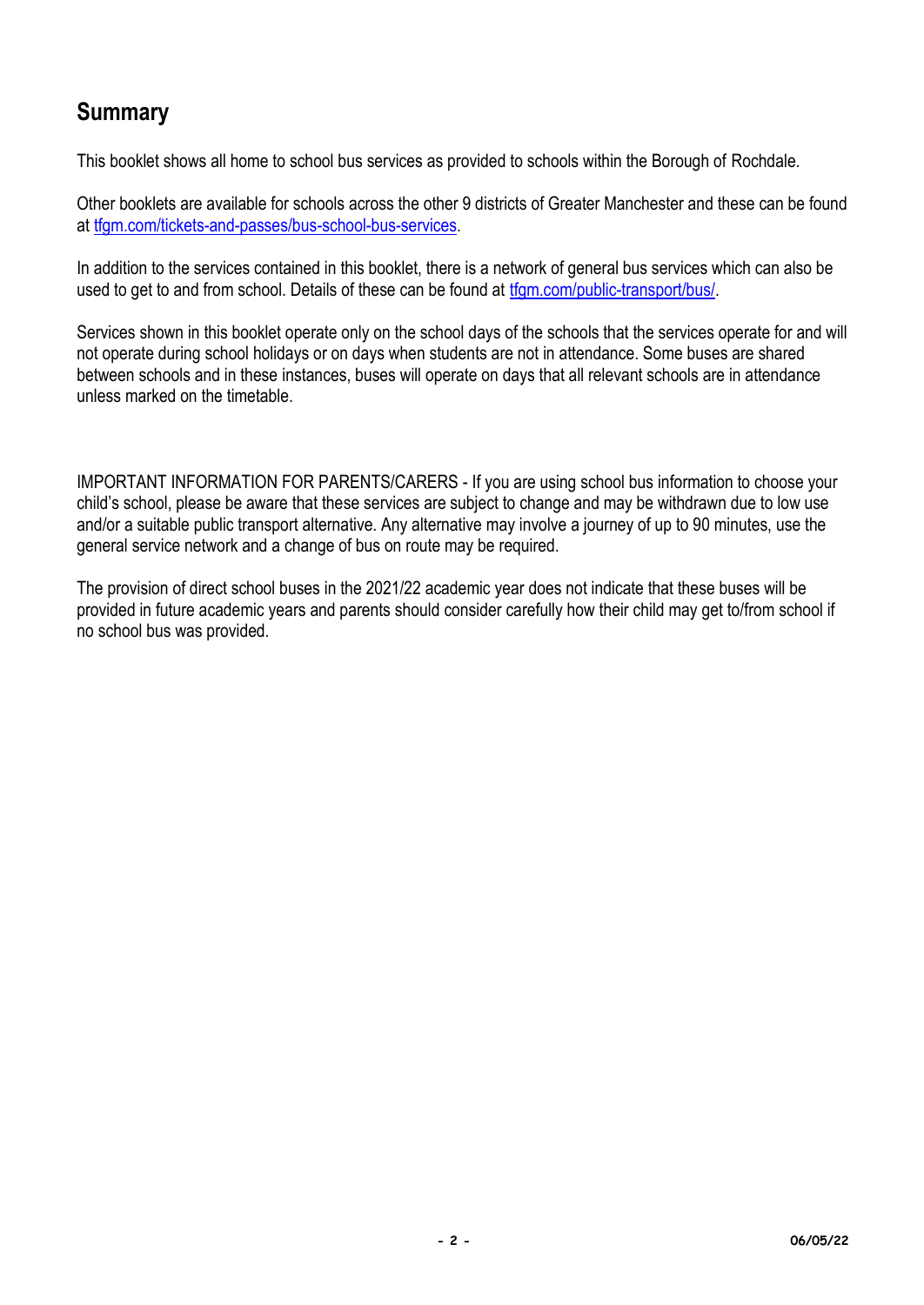## **Frequently Asked Questions**

Please see the information below on popular questions relating to school bus services in Rochdale.

#### *Who co-ordinates and funds the school bus services?*

School bus services are co-ordinated by Transport for Greater Manchester (TfGM). TfGM don't run any buses, but most of the services in this booklet are provided by funding from TfGM to bus operators to provide the services shown.

#### *How do you decide where to run the buses?*

Some schools provide information to TfGM to allow us to understand the areas where students live to determine where there is likely to be a demand for services, otherwise we will look at where students travelled in previous years. Buses are not cheap to run, so to ensure that we make the maximum use of the resources we have available, we will only provide buses where there are at least 25 students on a line of route. Where there are less than 25 students then the general service network can be used to get to/from school.

#### *There is no bus for my child to get to school. How are they going to get there?*

Many students across Greater Manchester use the general network of services to get to/from school, basic details of these are provided within the timetable pages and full timetables for these services can be found at [tfgm.com/public-transport/bus/.](https://tfgm.com/public-transport/bus/)

#### *The route and timetable of my child's service has been changed from last year, why is this?*

As the numbers of students to schools from individual areas fluctuates, this means that routes may be revised to cater for these fluctuations. To ensure that there are enough students on the route to justify the service running, buses from areas may be combined to ensure that there are enough numbers of students for each bus to run.

#### *Will it change again?*

TfGM reviews the operation and use of services throughout the year and particularly during the autumn term to determine whether any changes are necessary. Mid-year changes predominantly take place at October half-term but can take place at any point in the year. It is possible that routes may change again next year if the number of students using services are low, suitable alternative services are in place or if there has been a significant change in the location of students attending school.

#### *My child is applying for a place not at our local school, there is a bus service there now, will it be there next year?*

Services are subject to change, and the provision of a service this year does not mean that the service will necessarily be provided next year. Before deciding to attend a non-local school, consider how your child would get to school if the school bus was no longer provided.

#### *My child's school bus now drops them off much earlier and picks them up later than now, why is this?*

To make maximum use of our buses, we look to use the buses to run more than one journey. This means that some students will be dropped off earlier in the morning, up to 30 minutes before the start of school, to allow the bus to run onto another school or will be picked up later in the afternoon, up to 20 minutes after the end of school, because the bus has run a journey preceding.

#### *We live local to our school - will my child be able to use the bus?*

Most of our school bus services are in place to carry students who live more than 2 miles from school. 2 miles has been used as this is the absolute minimum statutory distance before students may be eligible for free school travel. Whilst there may be a limited number of places available for students who live closer than 2 miles, local students are encouraged to walk to school. More information on walking to/from school can be found at [activetravel.tfgm.com/.](https://activetravel.tfgm.com/)

#### *Why don't you just put another bus?*

TfGM's funding predominantly comes from a levy on the 10 districts of Greater Manchester and ultimately from the Council Tax. Like all Local Authorities we have a limited budget, and this means that we don't have the money to simply put on an extra bus. Where buses are not provided, the student numbers are low enough to be accommodated on the general service network.

#### *Will my child get a seat on the bus?*

Most buses provided allow for both seated and standing passengers, this means that some students may need to stand especially on more popular services for part or all of their journey to ensure that we can provide places to the maximum number of students possible.

#### *There was a bigger bus last year, why is it now smaller?*

We look to provide places for everyone in the most cost-effective manner, smaller buses cost less to run than larger buses, so we will try to provide buses which match the current demand for places. This may mean some double deck vehicles have been replaced by single deck vehicles with some students needing to stand for part or all of their journey.

#### *What happened to all the Yellow School Buses?*

Everything gets older - even our buses!! After many years serving the area, most of these buses have now been retired from service.

#### *My child has a large sports bag or instrument, do you provide luggage space?*

Unfortunately, the buses we use have very limited luggage space to ensure that we can carry the maximum number of students. If there is room on the bus then drivers may allow the carriage of a large item, but this cannot be at the expense of carrying another student and if your child's service is very popular then you will need to consider alternative methods.

#### *Are the buses provided only for school students?*

All school bus services operate as local bus services. This means that they are open for everyone to use. Most of the time services are not used by anyone other than students, but it is possible.

#### *Do I need a special pass to use the school buses?*

To travel for reduced fare on the bus, students must hold an igo card and present this to the driver each time. More information on fares is shown below. The Yellow Bus Pass scheme will not be in operation in 2021/22.

If you've any other question not answered above, then please call our Traveline team on 0161 244 1000.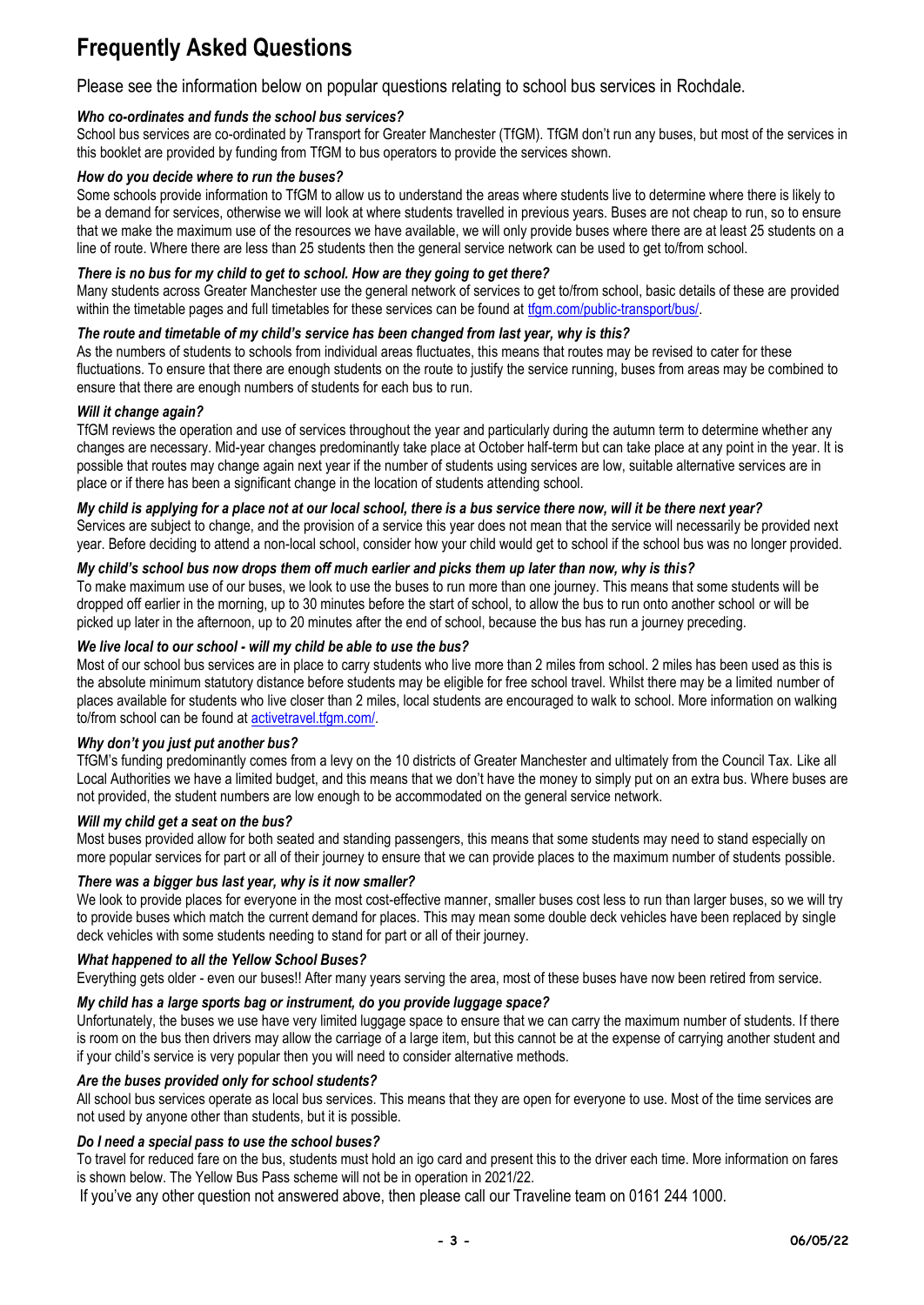## **Using the Bus**

The following notes will help you in using the bus, especially if it is your first time using one.

### **Planning the journey**

It's a good idea to check which bus is best to catch. All school bus services are shown in this booklet, but you may be using a regular bus service which carries other people. Try and find out in advance where to find the nearest stop is, so that you are confident where to go on the first day.

Even if you've caught the bus before then check that the times and the route haven't changed, you don't want to be late on the first day!

Plan to arrive at the stop 5 minutes before the bus is due to ensure that you don't miss it.

#### **Waiting for the bus**

There may be more than one person waiting for a bus at the stop, so wait sensibly away from the road; please be mindful of other bus passengers who may be waiting for the bus also. Do not push or trip others on the pavement whilst waiting for the bus, as it could cause an accident.

Make sure you have your pass and any fare ready before the bus arrives, this will mean that the driver won't have to wait for you to find it and delay the journey.

As the bus approaches make sure it is your bus by checking the service number and destination which are clearly displayed on the front of the bus; raise your arm as a signal to the driver that you want the bus to stop.

#### **Getting on the bus**

Board the bus calmly and do not push other people in front or to the side of you to get on more quickly; make sure that you allow other passengers to board the bus if they were there before you.

Show your pass to the driver, and where necessary pay your fare, try to have the correct change if possible.

Then find a seat on the bus, use seats upstairs if necessary.

#### **During the journey**

Stay seated throughout the journey, if seatbelts are fitted then they must be worn.

If no seats are available and you must stand then ensure that you always hold onto handrails, that you don't stand upstairs, on the stairs or to the side of the driver.

Do not distract the driver unless it is an emergency and do not cause any damage to the bus or interfere with its working.

#### **Getting off the bus**

When your stop is next, ring the bell once. If it has already been rung, you do not need to ring it again.

If you need to cross the road when you get off the bus, wait until the bus has moved off and you can see the road clearly in both directions or go to the nearest available crossing.

#### **REMEMBER: When using the bus, behave sensibly and safely for all parts of the journey.**

Any pupil that causes damage to buses, bus stops or shelters and/or does not meet the required standard of behaviour on the bus could:

- Have their pass withdrawn.
- Be banned from the bus.
- Be prosecuted by the police.
- Be required to pay for any damage they have caused.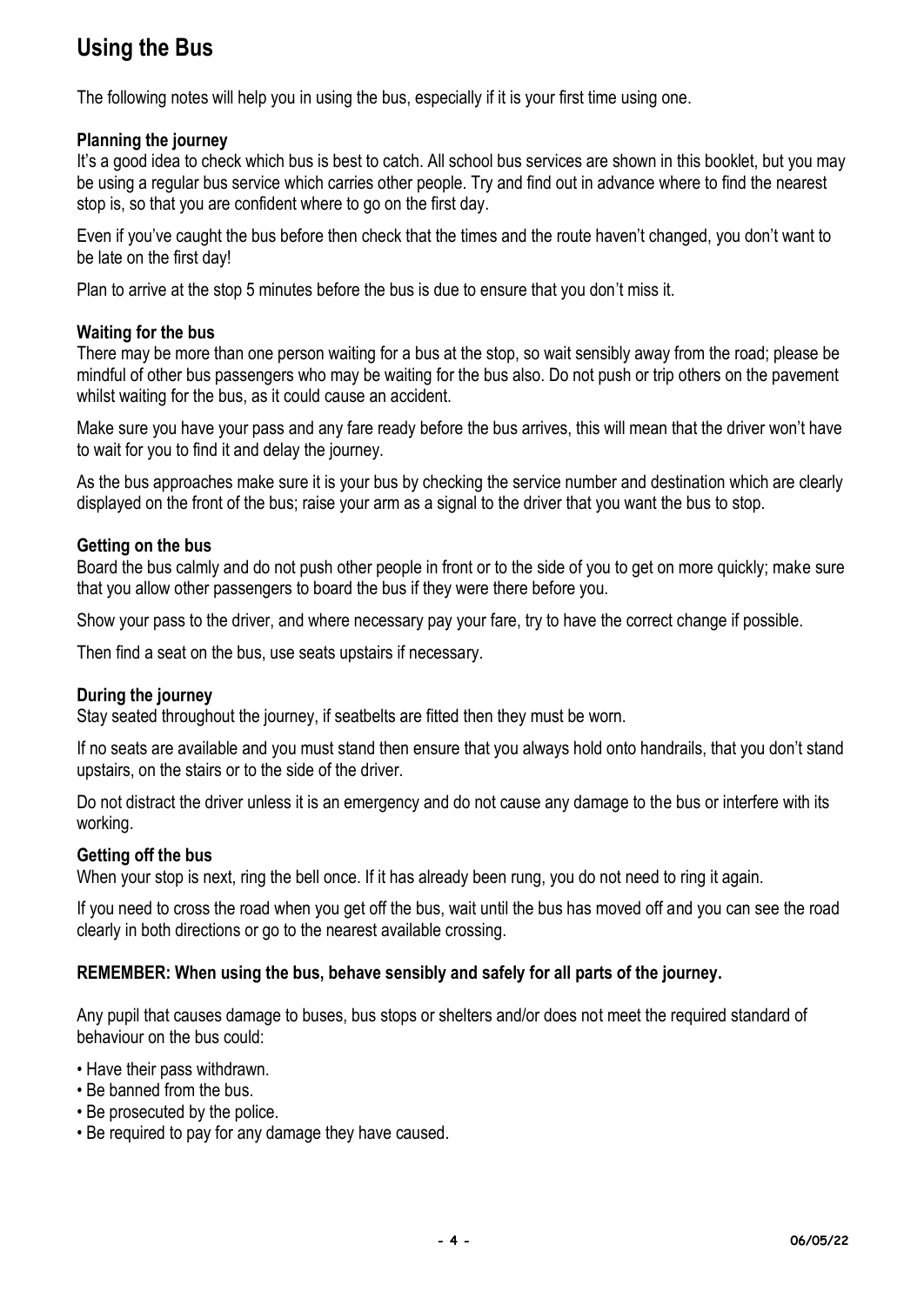## **Operator Contact Details**

The following operators operate bus services across Rochdale, if you have any lost bag queries or complaints regarding the operation of the services then please contact the operators below in the first instance.

| Operator<br>Code | Operator                | <b>Contact Details</b>                                         |                |                                          |
|------------------|-------------------------|----------------------------------------------------------------|----------------|------------------------------------------|
|                  |                         |                                                                | р              | 0345 60 40 110                           |
| <b>BPT</b>       | Burnley and             |                                                                | W              | www.transdevbus.co.uk                    |
|                  | Pendle                  | Queensgate Bus Depot, Colne Road, Burnley, BB10 1HH            | e              | hello@burnleybus.co.uk                   |
|                  |                         |                                                                | $\mathfrak{t}$ | @BurnleyBuses                            |
|                  |                         |                                                                | p              | 0161 627 29 29                           |
| <b>FM</b>        | <b>First Manchester</b> | Wallshaw Street, Oldham, OL1 3TR                               | W              | www.firstbus.co.uk                       |
|                  |                         |                                                                | e              |                                          |
|                  |                         |                                                                | t              | @FirstManchester                         |
|                  |                         |                                                                | p              | 01204 937535                             |
|                  |                         |                                                                | W              | www.diamondbuses.com/north-west          |
| <b>DIA</b>       | Diamond Bus             | Weston Street, Bolton, BL3 2AW                                 | e              | commentsdiamondbusnorthwest@rotala.co.uk |
|                  |                         |                                                                |                | @DiamondBusNW                            |
|                  |                         |                                                                | D              | 0330 1234 121                            |
|                  |                         | Boyle Street, Cheetham, Manchester, M8 8UT                     | W              | www.gonorthwest.co.uk                    |
| <b>GNW</b>       | Go North West           |                                                                |                | ask@gonorthwest.co.uk                    |
|                  |                         |                                                                |                | @gnwbus                                  |
|                  |                         |                                                                | p              | 0345 60 40 110                           |
| <b>RDT</b>       |                         |                                                                | W              | www.transdevbus.co.uk                    |
|                  | Rosso                   | Queensgate Bus Depot, Colne Road, Burnley, BB10 1HH            |                | getintouch@rossobus.com                  |
|                  |                         |                                                                | $\mathfrak{t}$ | @RossoBus                                |
|                  |                         |                                                                | D              | 0161 273 3377                            |
|                  |                         |                                                                | W              | www.stagecoachbus.com                    |
| <b>STG</b>       | Stagecoach              | Hyde Road, Manchester, M12 6JS                                 | e              | manchester.enquiries@stagecoachbus.com   |
|                  |                         |                                                                |                | @StagecoachGM                            |
|                  |                         |                                                                | D              | 0161 624 4200                            |
|                  |                         | 142-144 Lees Road, Oldham, OL4 1HT                             | W              | www.stottsbuses.co.uk                    |
| <b>STO</b>       | Stott's                 |                                                                | e              | admin@stottsbuses.co.uk                  |
|                  |                         |                                                                | t              | @BusesOldham                             |
|                  |                         |                                                                | р              | 01706 368 999                            |
|                  |                         | Doctor Fold Farm, Doctor Fold Lane, Birch, Heywood OL10<br>1NE |                | www.viking-coaches.com                   |
| <b>VIK</b>       | <b>Viking Coaches</b>   |                                                                |                | vikingcoaches@btconnect.com              |
|                  |                         |                                                                | $\mathbf{t}$   | @Viking Coaches                          |

For any comments of the routes/times or vehicles provided, or for any other queries or comments on services in Rochdale then please contact TfGM on 0161 244 1000 or use the contact form at [www.tfgm.com/contact.](http://www.tfgm.com/contact)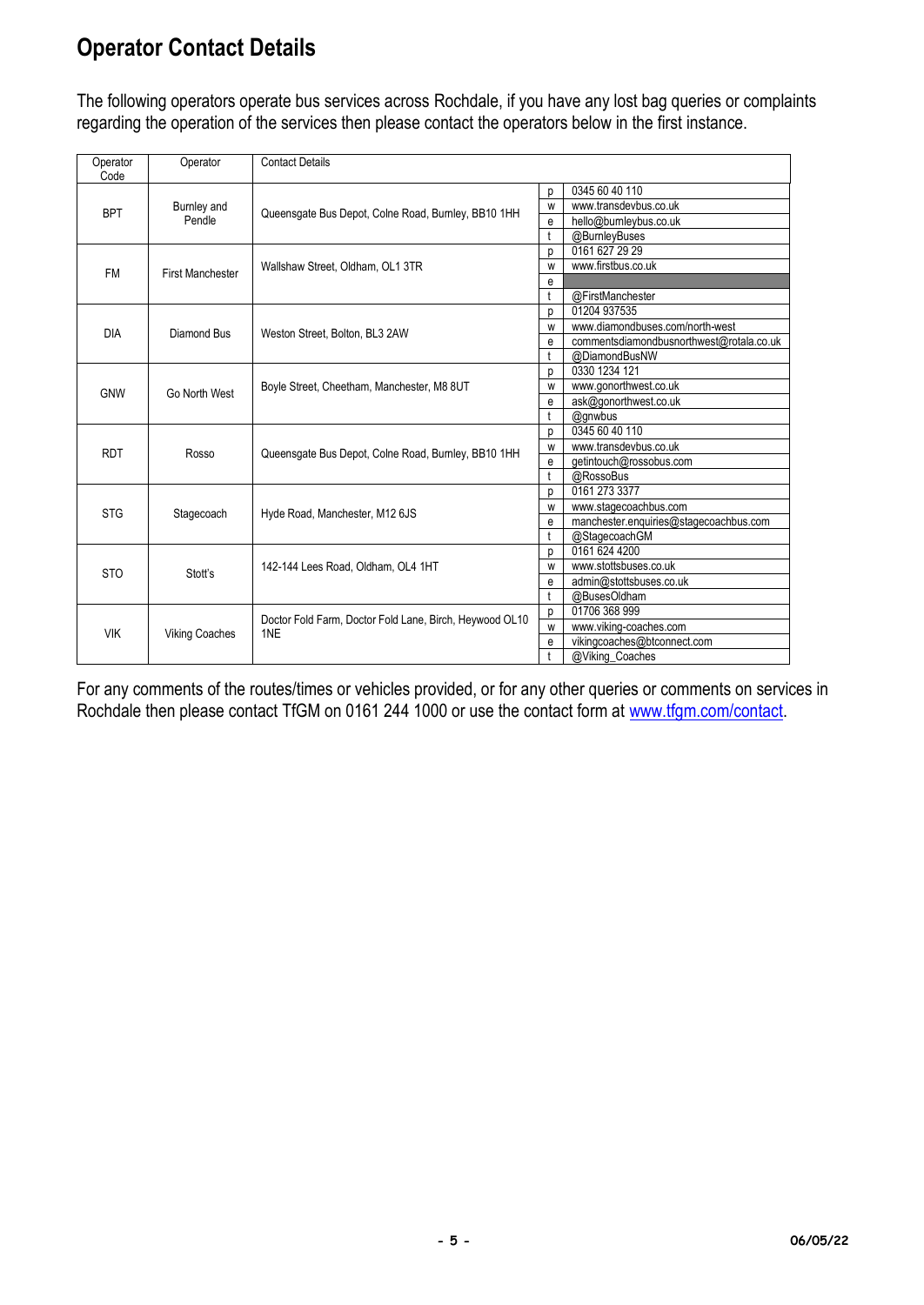## **Fares Information**

Passengers can pay a fare to the driver for each journey shown on this timetable. However, students will need to show an IGO pass to travel at the concessionary (reduced) fare. If students do not have an IGO pass, they will have to pay a higher fare.

All students between the ages of 11 and 16 need an igo pass if they wish to travel at the concessionary fare on buses. It must be carried on all journeys and shown to the driver before paying the fare.

The igo pass costs £10 and can only be bought by students who live in or go to school in Greater Manchester. More information on IGO and an application form to get an IGO pass is on the TfGM website a[t tfgm.com/tickets-and-passes/igo-pass.](https://tfgm.com/tickets-and-passes/igo-pass)

Unless marked within the timetables then the following fares are applicable on school bus services:

| igo Single Ticket - £1.40                 | igo Return Ticket - £2.40                                           |
|-------------------------------------------|---------------------------------------------------------------------|
| Single Ticket (without igo) - £1.80       | no return available                                                 |
| TfGM School Weekly (requires igo) - £7.60 | Ten trip carnet (requires igo) - £10 – must be used within 28 days. |

The above tickets are only valid for use on the school bus service to/from school. It is not valid on any other services, therefore if you miss the bus you will need to buy another ticket to travel.

Students can apply for an Our Pass if they have completed their GCSEs which allows free travel on all bus services in Greater Manchester. More details can be found at [ourpass.co.uk.](http://ourpass.co.uk/)

#### **get me there tickets**

get me there passes allow use on the school bus services included in this guide wholly within Greater Manchester as well as all other bus services within Greater Manchester for the duration of the ticket. Tickets may be used after school and at weekends where applicable and offer better value than purchasing additional tickets at the weekend.

1 Day Any Bus Junior - £3.20 – available from the driver 7 Day Any Bus Junior - £10.30 – available from the driver 28 Day Any Bus Junior - £37.00 – must be purchased at TfGM Travelshops or Pay Point locations.

The above tickets are for 11-16 years only and an igo card is required.

7 Day Any Bus Young Person - £15.00 – must be purchased at TfGM Travelshops or Pay Point locations. 28 Day Any Bus Young Person - £52.00 – must be purchased at TfGM Travelshops or Pay Point locations.

These tickets are available to Sixth Form and College students with a get me there card.

Other tickets are available for individual operators, details of these can be found on their respective websites.

### **Free School Travel**

Your child may be entitled to free travel to and from school if they:

are under 8 years old and live more than 2 miles from your nearest qualifying school, **or** are aged 8-16 years old and live more than 3 miles from nearest qualifying school.

Your child may qualify for free travel if they are eligible for free school meals or if the parents receive maximum level of Working Tax Credit, and:

are under 11 years old and live more than 2 miles from your nearest qualifying school, **or** are aged 11-16 years old and live between 2 and 6 miles from attended school, if there are not three or more nearer qualifying schools, **or** are aged 11-16 years old and live between 2 and 15 miles from your nearest school preferred on the grounds of religion or belief.

Further information on eligibility for free school travel may be found below, please select the council where the student is **resident**:

Students living in Rochdale - <http://www.rochdale.gov.uk/schools-and-education/Pages/school-college-travel-expenses.aspx>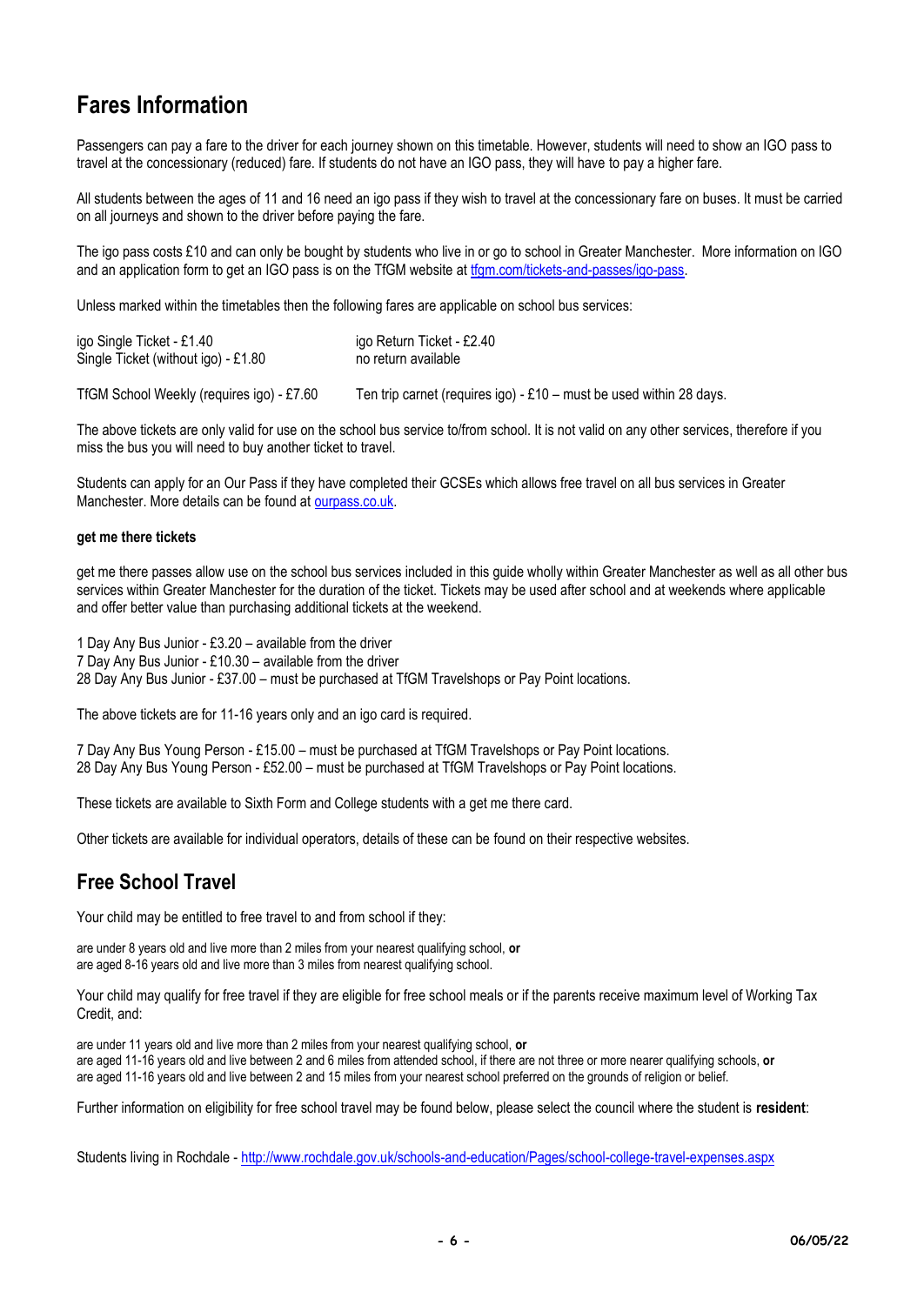| <b>Secondary Schools</b>                 | Page:     |
|------------------------------------------|-----------|
| Cardinal Langley RC High School          | 8         |
| Falinge Park High School                 | 9         |
| <b>Hollingworth Academy</b>              | 10        |
| Holy Family RC & CE College              | 11        |
| Kingsway Park High School                | 12        |
| Newhouse Academy                         | 13        |
| <b>Oulder Hill Community High School</b> | 14        |
| St Cuthbert's RC High School             | $15 - 17$ |
| <b>Wardle Academy</b>                    | 18        |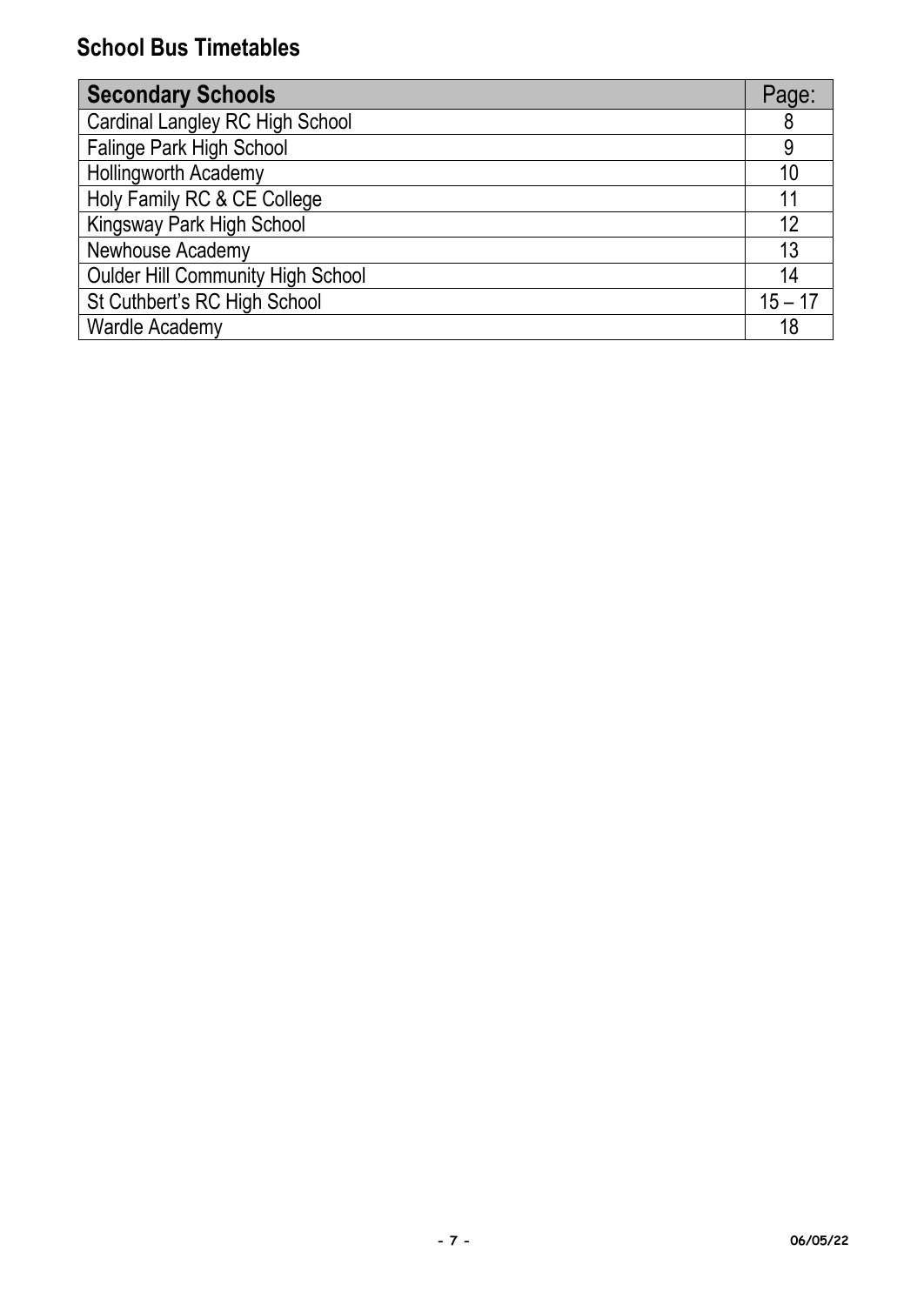## **CARDINAL LANGLEY RC HIGH SCHOOL (0820 – 1430)**

**Effective 08/05/2022**

#### **The following general bus services provide links to Cardinal Langley RC High School:**

**17** Collyhurst – Blackley – Middleton – Rochdale

For the latest timetable information go to [www.tfgm.com/public-transport/bus](http://www.tfgm.com/public-transport/bus)

#### **Changes Effective as from 08/05/2022**

The morning and afternoon journey on Service 781 will be operated by Go Northwest, there will be no changes to timetable or route.

| <b>HEYWOOD - BIRCH - LANGLEY - CARDINAL LANGLEY HIGH SCHOOL</b>                   |                          |                                                                                   | Service 781              |
|-----------------------------------------------------------------------------------|--------------------------|-----------------------------------------------------------------------------------|--------------------------|
| <b>TFGM Contract Number:</b><br><b>Minimum Capacity:</b><br><b>Operator Code:</b> | 0396<br>70<br><b>GNW</b> | <b>TFGM Contract Number:</b><br><b>Minimum Capacity:</b><br><b>Operator Code:</b> | 0396<br>70<br><b>GNW</b> |
| HEYWOOD, Library                                                                  | 0715                     | <b>CARDINAL LANGLEY HIGH SCHOOL</b>                                               | 1440                     |
| HOPWOOD, Green La/Manchester Rd                                                   | 0723                     | Langdale Drive                                                                    | 1445                     |
| Birch, Langley La/Manchester Rd                                                   | 0728                     | Windermere Road/Wood Street                                                       | 1447                     |
| Langley, Bowness Road/Windermere Road                                             | 0742                     | Langley, Bowness Road/Windermere Road                                             | 1451                     |
| Windermere Road/Wood Street                                                       | 0750                     | Birch, Langley La/Manchester Rd                                                   | 1459                     |
| Langdale Drive                                                                    | 0755                     | Hopwood, Green La/Manchester Rd                                                   | 1506                     |
| <b>CARDINAL LANGLEY HIGH SCHOOL</b>                                               | 0805                     | HEYWOOD, Library                                                                  | 1510                     |
|                                                                                   |                          |                                                                                   | N                        |

N – continues to Norden

**SERVICE 781:** From HEYWOOD, Library via Church Street, Hind Hill Street, Egerton Street, Pilsworth Road, Bridge Street, Dawson Street, Bamford Road, Market Place, Church Street, Rochdale Road, Rochdale Road East, Green Lane, Manchester Road, Heywood Old Road, Langley Lane, Wythburn Road, right Windermere Road, Bowness Road, Wood Street, Windermere Road, Langdale Drive, Hollin Lane, Rochdale Road to CARDINAL LANGLEY HIGH SCHOOL. Returns via Rochdale Road, Hollin Lane, Langdale Drive, left Windermere Road, right Wood Street, Bowness Road, Windermere Road, Derwent Road, Langley Lane, Manchester Road, Green Lane, Rochdale Road East, Rochdale Road, Church Street to Heywood, Library.

| ALKRINGTON - MILLS HILL - BOARSHAW - CARDINAL LANGLEY HIGH SCHOOL                 | Service 788      |                                                                                   |                         |
|-----------------------------------------------------------------------------------|------------------|-----------------------------------------------------------------------------------|-------------------------|
| <b>TFGM Contract Number:</b><br><b>Minimum Capacity:</b><br><b>Operator Code:</b> | 5071<br>52<br>FM | <b>TFGM Contract Number:</b><br><b>Minimum Capacity:</b><br><b>Operator Code:</b> | 5071<br>52<br><b>FM</b> |
| ALKRINGTON, Mainway/Manchester New Road                                           | 0736             | <b>CARDINAL LANGLEY HIGH SCHOOL</b>                                               | 1438                    |
| Kingsway/Hardfield Road                                                           | 0742             | Green Lane/Boarshaw Road                                                          | 1443                    |
| Middleton Junction                                                                | 0747             | Mills Hill Station                                                                | 1447                    |
| Mills Hill Station                                                                | 0752             | Middleton Junction                                                                | 1451                    |
| Stanycliffe Lane/Boarshaw Road                                                    | 0759             | Hardfield Road/Kingsway                                                           | 1455                    |
| <b>CARDINAL LANGLEY HIGH SCHOOL</b>                                               | 0803             | ALKRINGTON, Mainway/Manor Road                                                    | 1458                    |

**SERVICE 788:** From ALKRINGTON, Mainway/Manchester New Road via Mainway, Kirkway, Hardfield Road, Kingsway, Mainway East, Greengate, Lees Street, Joshua Lane, Mills Hill Road, Oldham Road, Hilton Fold Lane, Green Lane, Stanycliffe Lane, Rochdale Road to CARDINAL LANGLEY HIGH SCHOOL. Returns via reverse of above route to ALKRINGTON, Mainway/Manor Road.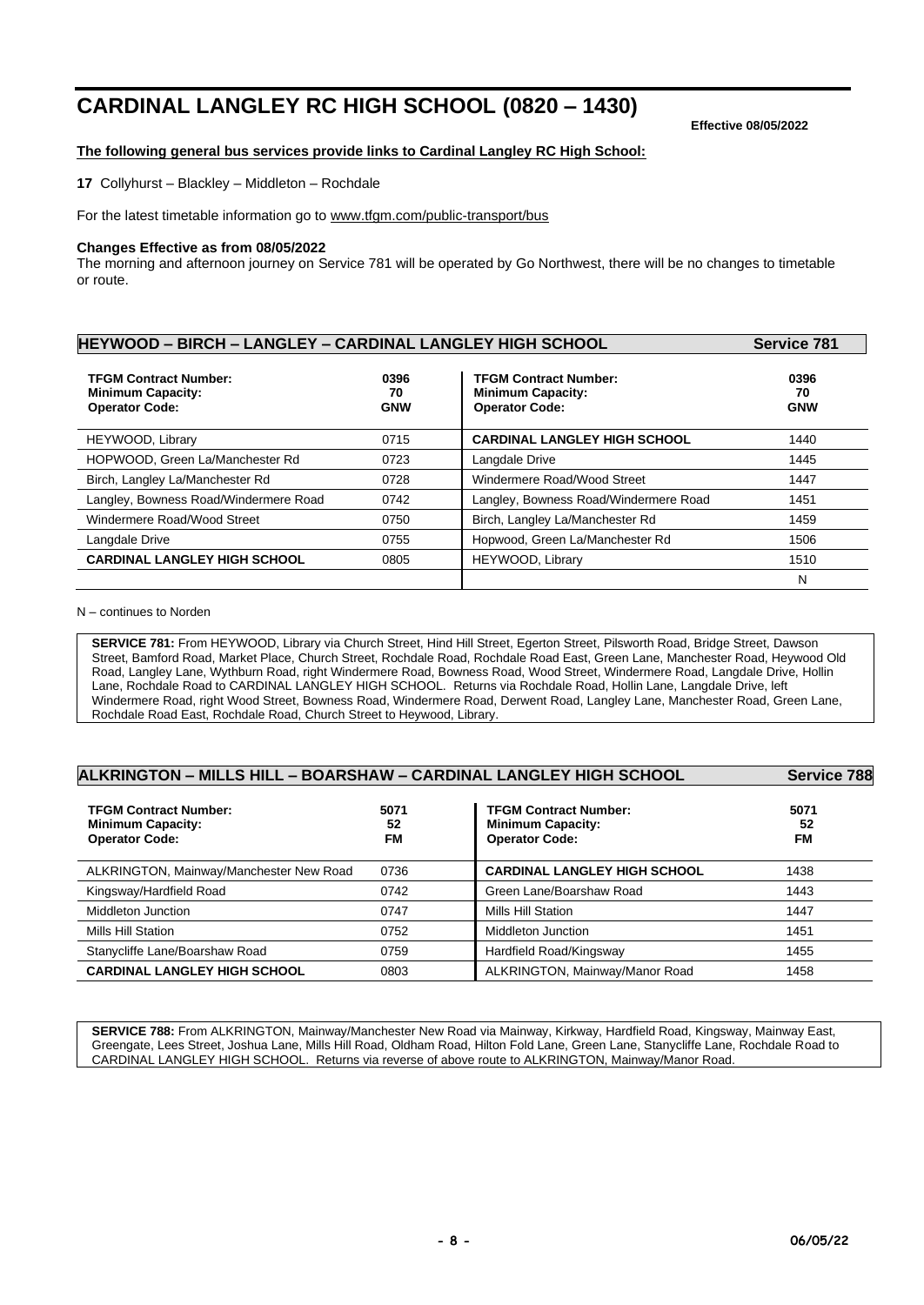### **SMALLBRIDGE – FALINGE PARK HIGH SCHOOL Service 885**

| Service 88 |  |  |  |  |
|------------|--|--|--|--|
|------------|--|--|--|--|

| <b>TFGM Contract Number:</b><br><b>Minimum Capacity:</b><br><b>Operator Code:</b> | 5065<br>52<br><b>VIK</b> | <b>TFGM Contract Number:</b><br><b>Minimum Capacity:</b><br><b>Operator Code:</b> | 5065<br>52<br>VIK |
|-----------------------------------------------------------------------------------|--------------------------|-----------------------------------------------------------------------------------|-------------------|
| SMALLBRIDGE, Low Hill                                                             | 0752                     | <b>FALINGE PARK HIGH SCHOOL</b>                                                   | 1455              |
| Entwisle Road/Belfield Road                                                       | 0802                     | Entwisle Road/Belfield Road                                                       | 1510              |
| <b>FALINGE PARK HIGH SCHOOL</b>                                                   | 0812                     | SMALLBRIDGE, Low Hill                                                             | 1518              |

**SERVICE 885:** From SMALLBRIDGE, Low Hill via Low Hill, Wardle Road, Halifax Road, Entwisle Road, John Street, St Mary's Gate, Spotland Road, Sheriff Street, Falinge Road to FALINGE PARK HIGH SCHOOL. **Returns** via Falinge Road, Shawclough Road, Bentley Street, Whitworth Road, John Street and the reverse of the above route.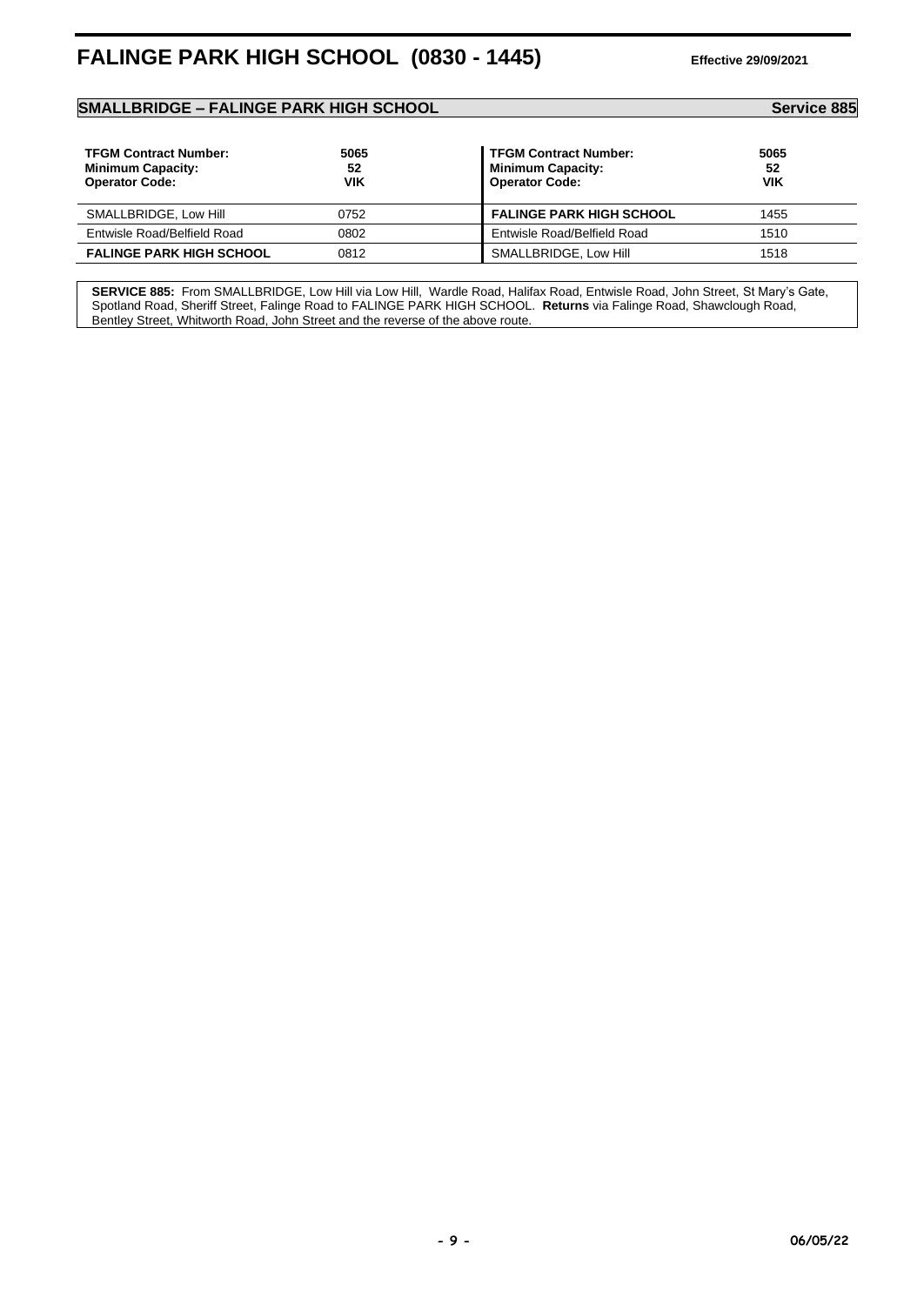## **HOLLINGWORTH ACADEMY (0840 - 1445) Effective 25 April 2022**

**Changes effective 25 April 2022**

**- service 850 rerouted and retimed to cater for students travelling on withdrawn service 854.**

**- service 854 withdrawn and partially replaced by service 850**

**Students travelling from the Littleborough Area should travel via Rochdale.**

**The £7.60 TfGM Weely ticket will no longer be valid on service 850. However, the Rosso GM Saver ticket (£10, or £7.50 with an igo pass) which allows a weeks travel on Rosso's network will be available. Alternatively, the System one weekly ticket, which allows travel on all operators buses within Greater Manchester, is available at a cost of £10.30.**

| <b>WARDLE - HOLLINGWORTH ACADEMY</b>                                          |                          |                                                                               | Service 850              |
|-------------------------------------------------------------------------------|--------------------------|-------------------------------------------------------------------------------|--------------------------|
| <b>TFGM Contract No.</b><br><b>Minimum Capacity:</b><br><b>Operator Code:</b> | 1263<br>54<br><b>RDT</b> | <b>TFGM Contract No:</b><br><b>Minimum Capacity:</b><br><b>Operator Code:</b> | 1263<br>54<br><b>RDT</b> |
| Firgrove Avenue                                                               | 0745                     | <b>HOLLINGWORTH ACADEMY</b>                                                   | 1500                     |
| <b>Wardle Chapel</b>                                                          | 0759                     | Smithy Bridge, Station                                                        | 1508                     |
| Smithy Bridge, Station                                                        | 0810                     | <b>Wardle Chapel</b>                                                          | 1517                     |
| Hollingworth Academy                                                          | 0820                     | <b>Firgrove Avenue</b>                                                        | 1530                     |

**SERVICE 850:** From Firgrove via Albert Royds Street, Halifax Road, Wardle Road, Ramsden Road, Wardle Chapel, Ramsden Road, Birch Road, Halifax Road, Smithybridge Road, Milnrow Road, Wildhouse Lane, Kiln Lane, Pennine Drive to Hollingworth High School. Returns via reverse of above route.

 $\overline{\phantom{a}}$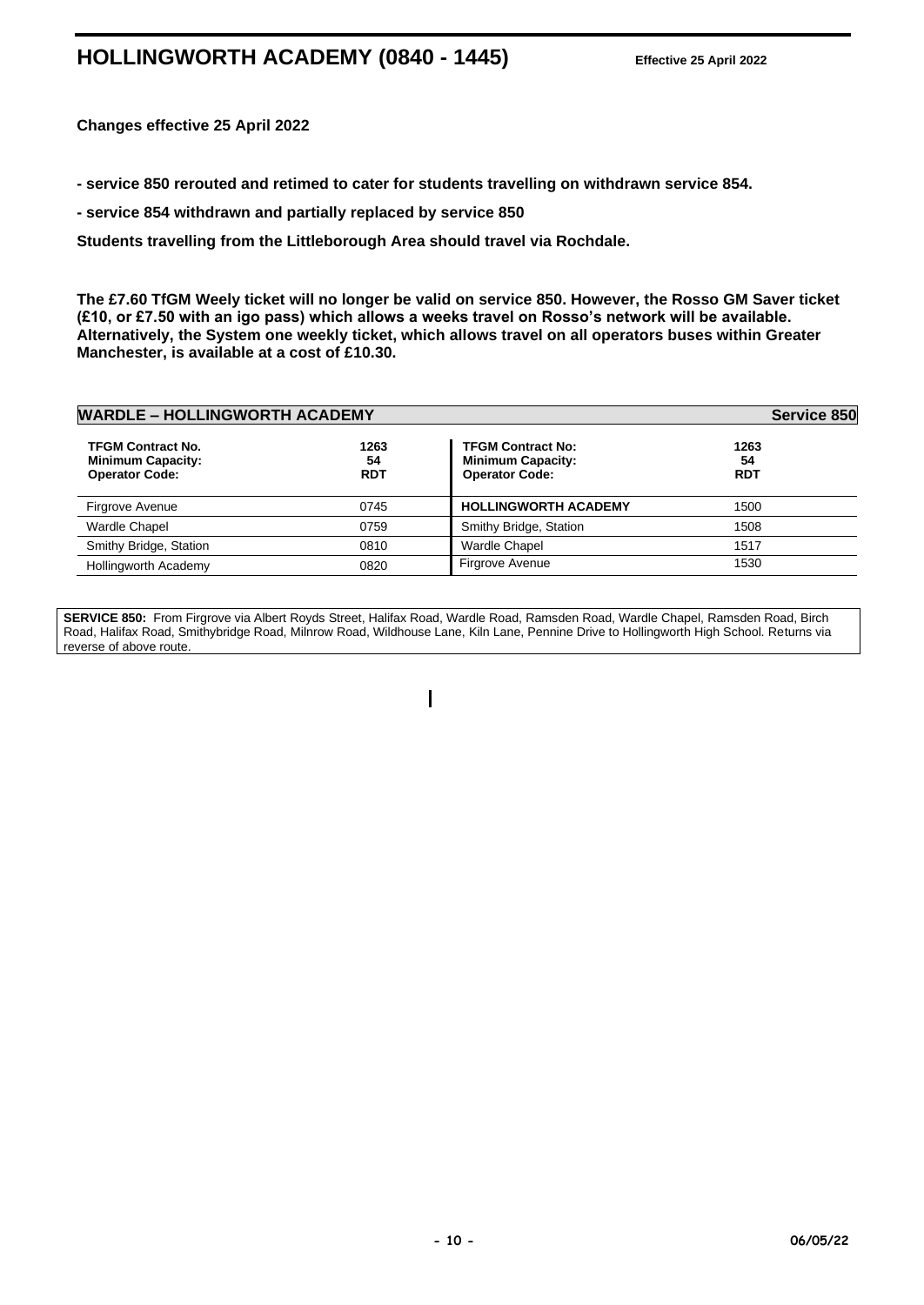## **HOLY FAMILY RC & CE COLLEGE (0830 - 1500) Effective 08/05/2022**

#### **Changes Effective from 08/05/2022**

The afternoon journey of Service 781, will be operated by Go North West – no changes made to route or timetable.

| <b>NORDEN - BAMFORD - HOLY FAMILY RC &amp; CE COLLEGE</b>                                                   | <b>Service R2</b>                          |                                                                                                             |                                 |
|-------------------------------------------------------------------------------------------------------------|--------------------------------------------|-------------------------------------------------------------------------------------------------------------|---------------------------------|
| <b>HOLY FAMILY RC &amp; CE COLLEGE - BAMFORD - ROOLEY MOOR ROAD</b>                                         |                                            |                                                                                                             | Service 781                     |
| <b>TFGM Contract Number:</b><br><b>Minimum Capacity:</b><br><b>Operator Code:</b><br><b>Service Number:</b> | 1461<br>27<br><b>BPT</b><br>R <sub>2</sub> | <b>TFGM Contract Number:</b><br><b>Minimum Capacity:</b><br><b>Operator Code:</b><br><b>Service Number:</b> | 0396<br>70<br><b>GMW</b><br>781 |
| NORDEN, Norden Way                                                                                          | 0740                                       | <b>EGERTON STREET (for Holy Family College)</b>                                                             | 1515                            |
| <b>Elmsfield Estate</b>                                                                                     | 0747                                       | Heywood, Bamford Road/Market Place                                                                          | 1521                            |
| Bamford, War Office Road roundabout                                                                         | 0753                                       | War Office Road/Norden Road                                                                                 | 1527                            |
| HEYWOOD, Library (for Holy Family College)                                                                  | 0804                                       | Daniel Fold                                                                                                 | 1537                            |
|                                                                                                             |                                            | ROOLEY MOOR ROAD, Co-op                                                                                     | 1540                            |

**SERVICE R2:** From NORDEN, Norden Way via Norden Way, Edenfield Road, Bagslate Moor Road, Clay Lane, Bankfield Lane, Highfield Road, Scarfield Drive, Elmsfield Avenue, Shelfield Lane, Bagslate Moor Road, Norden Road, War Office Road, Bury Road, Bury & Rochdale Old Road, Bamford Road, Market Place, York Street, Hartley Street, Church Street to HEYWOOD, Library (for Holy Family College). **SERVICE 781:** From EGERTON STREET/WALKER STREET via Egerton Street, Pilsworth Road, Bridge Street, Dawson Street, Bamford Road, Market Place, York Street, Queens Park Road, Bury & Rochdale Old Road, Bury Road, War Office Road, Norden Road, Bagslate Moor Road, Moorland Avenue, Edenfield Road, Caldershaw Road, Ings Avenue, Ings Lane, Daniel Fold, Ings Lane, Rooley Moor Road to ROOLEY MOOR ROAD, Co-op.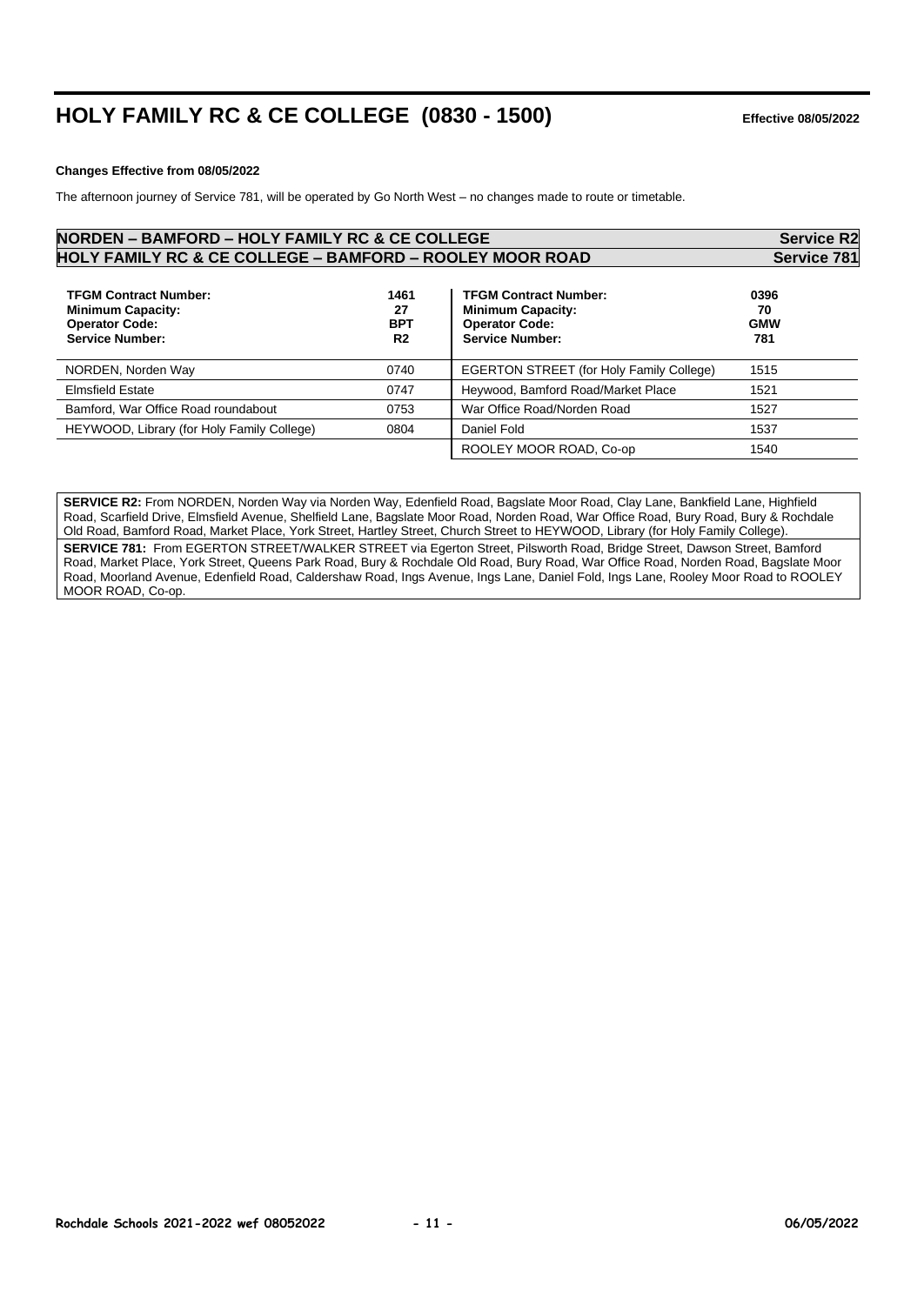## **KINGSWAY PARK HIGH SCHOOL (0830 - 1435) Effective 01/09/2021**

#### **ROCHDALE – BELFIELD – FIRGROVE – KINGSWAY PARK HIGH SCHOOL Service R7 CALDERMOOR – STANSFIELD – LITTLEBOROUGH – KINGSWAY PARK HIGH SCHOOL Service 884 TFGM Contract Number: Minimum Capacity: 1434 24 5080 52 TFGM Contract Number: Minimum Capacity: 5080 52 Operator Code: Service Number: BPT R7 FM 884 Operator Code: Service Number: FM 884** CALDERMOOR, Calderbrook Road/Eric Street ---- 0728 KINGSWAY PARK HIGH SCHOOL 1450 Stansfield, Barnes Meadows **1454** ---- 0736 | Firgrove, Morrisons **1454** 1454 Littleborough, Church Street 1457 **---** 0743 Belfield, Reservoir Street 1457 Low Hill **1502 Low Hill** 1502 Howarth Cross 2008 **1505** ---- 0758 Low Hill 2009 ---- 1505 ROCHDALE, Interchange 1514 0755 ---- Littleborough, Church Street 1514 Belfield, Reservoir Street 1526 0802 0803 CALDERMOOR, Calderbrook Road/Eric Street 1526 Firgrove, Morrisons **0805** 0806 KINGSWAY PARK HIGH SCHOOL 0809 0810

**SERVICE R7:** From ROCHDALE, Interchange via Water Street, Molesworth Street, Entwisle Road, Belfield Road, Reservoir Street, Albert Royds Street, Kingsway, Morrisons, Kingsway, Turf Hill Road to KINGSWAY PARK HIGH SCHOOL.

**SERVICE 884:** From CALDERMOOR, Calderbrook Road/Eric Street via Calderbrook Road, Barnes Meadows, Todmorden Road, Church Street, Featherstall Road, New Road, Halifax Road, Wardle Road, Low Hill, Wardle Road, Halifax Road, Albert Royds Street, Kingsway, Turf Hill Road to KINGSWAY PARK HIGH SCHOOL. Returns via Turf Hill Road, Kingsway, Albert Royds Street, Halifax Road, Wardle Road, Low Hill, Wardle Road, Halifax Road, New Road, Featherstall Road, Church Street, Todmorden Road, Barnes Meadows, Calderbrook Road to CALDERMOOR, Calderbrook Road/Eric Street.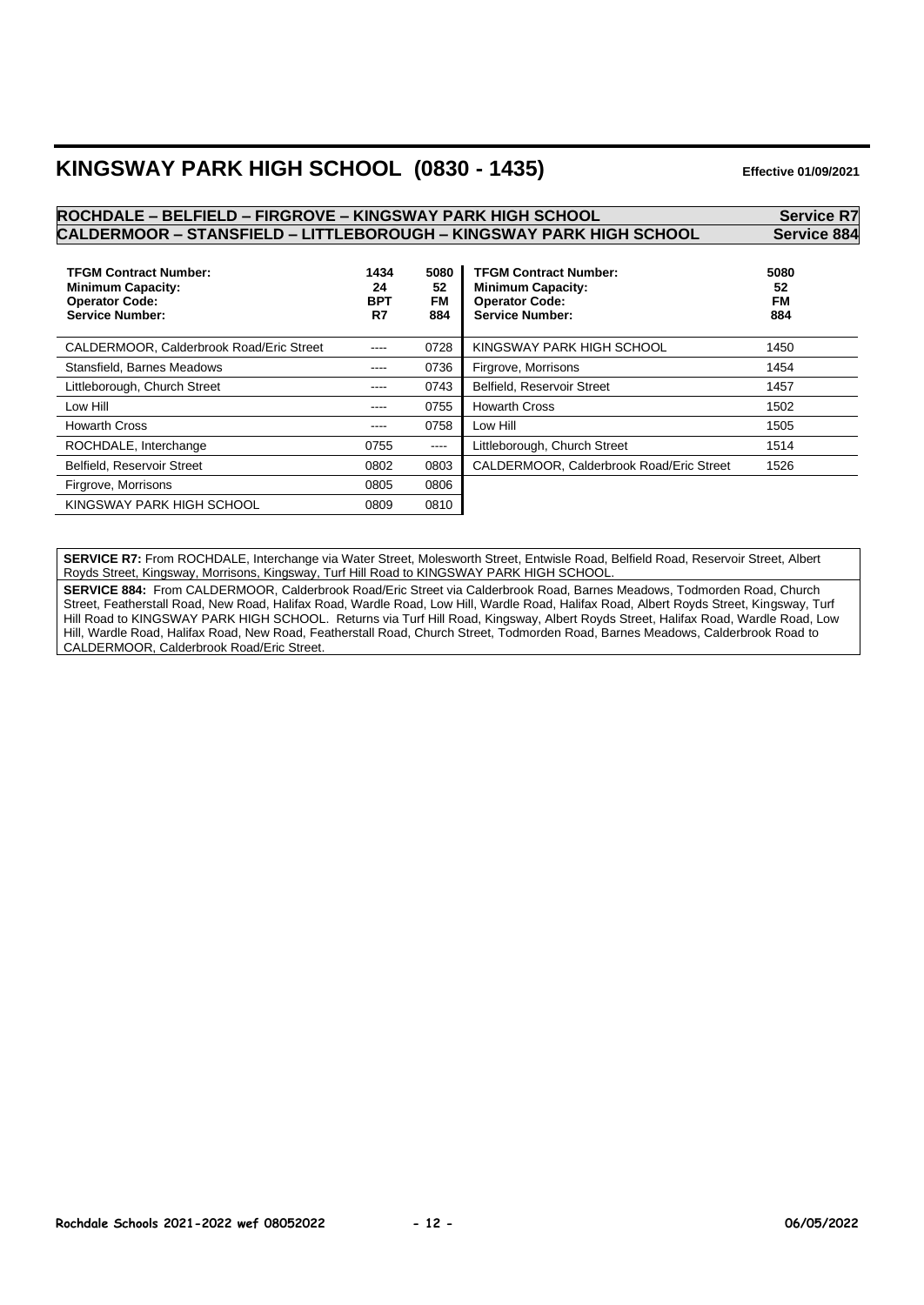## **NEWHOUSE ACADEMY (0830 - 1435) Effective 25 April 2022**

**The following general bus services provide links to Newhouse Academy:**

**163** Bury – Darnhill – Middleton – Manchester

For the latest timetable information go to [www.tfgm.com/public-transport/bus](http://www.tfgm.com/public-transport/bus)

#### **Changes from 25TH April 2022**

Services 764 (pm only) and 765 (am only) withdrawn and replaced by new journeys on service 125.

Please note: the £7.60 TfGM weekly school bus ticket will not be available for use on service 125. Students should instead by the £10.30 all operator System One weekly ticket.

| <b>RHODES - MIDDLETON - NEWHOUSE ACADEMY</b>                                                                |                                 |                                                                                                             | <b>Service 125</b>              |
|-------------------------------------------------------------------------------------------------------------|---------------------------------|-------------------------------------------------------------------------------------------------------------|---------------------------------|
| <b>TFGM Contract Number:</b><br><b>Minimum Capacity:</b><br><b>Operator Code:</b><br><b>Service Number:</b> | 1266<br>36<br><b>STO</b><br>125 | <b>TFGM Contract Number:</b><br><b>Minimum Capacity:</b><br><b>Operator Code:</b><br><b>Service Number:</b> | 1266<br>36<br><b>STO</b><br>125 |
| <b>Wilton Arms Hotel</b>                                                                                    | 0747                            | <b>NEWHOUSE ACADEMY</b>                                                                                     | 1440                            |
| Middleton, Bus Station                                                                                      | 0754                            | Newhouse Road                                                                                               | 1442                            |
| Hollin Lane/Rochdale Rd                                                                                     | 0759                            | Birch, Langley Lane                                                                                         | 1448                            |
| Birch, Langley Lane                                                                                         | 0801                            | Hollin Lane/Rochdale Road                                                                                   | 1455                            |
| Newhouse Road                                                                                               | 0813                            | Middleton, Bus Station                                                                                      | 1501                            |
| <b>NEWHOUSE ACADEMY</b>                                                                                     | 0815                            | Manchester Old Road/M60                                                                                     | 1508                            |
|                                                                                                             |                                 |                                                                                                             |                                 |

**SERVICE 125:** From Wilton Arms Hotel via Manchester Old Road, Middleton Way, Middleton Bus Station, Middleton Way, Oldham Road, Assheton Way, Long Street, Hollin Lane, Langley Lane, Knight Crescent, Langley Lane, Heywood Old Road, Manchester Road, Newhouse Road to NEWHOUSE ACADEMY. Return via reverse of above route to Manchester Old Road, M60.

#### **HEAP BRIDGE – DARN HILL - SUMMIT – NEWHOUSE ACADEMY Service 768 TFGM Contract Number: Minimum Capacity: 1479 24 TFGM Contract Number: Minimum Capacity: 1479 24 Operator Code: Service Number: BPT 768 Operator Code: Service Number: BPT 768** HEAP BRIDGE, Bury New Rd/Heap Brow 0744 **NEWHOUSE ACADEMY** 1440 Egerton Street/Pilsworth Road 0753 Heywood, Bamford Road 1446 Wham Bar 0756 Furness Avenue 1449 Furness Avenue 1455 and the contract of the contract of the contract of the contract of the contract of the contract of the contract of the contract of the contract of the contract of the contract of the contract of the co Heywood, Bamford Road 0808 Egerton Street/Pilsworth Rd 1458 **NEWHOUSE ACADEMY** 0815 0815 HEAP BRIDGE, Bury New Rd/Heap Brow 1506

**SERVICE 768:** From HEAP BRIDGE, Bury New Road via Heap Brow, Bury Old Road, Sutherland Road, Argyle Street, Pilsworth Road, Bury Street, Bury New Road, Higher Lomax Lane, Cherwell Avenue, Bank Top Street, Peel Lane, Clay Bank Street, Cedar Avenue, Furness Avenue, Clay Bank Street, Bamford Road, Market Place, Church Street, Rochdale Road, Rochdale Road East, Green Lane, Manchester Road, Newhouse Road to NEWHOUSE ACADEMY.

**Returns** via Newhouse Road, Walton Street, Manchester Road and then via the reverse of the above route.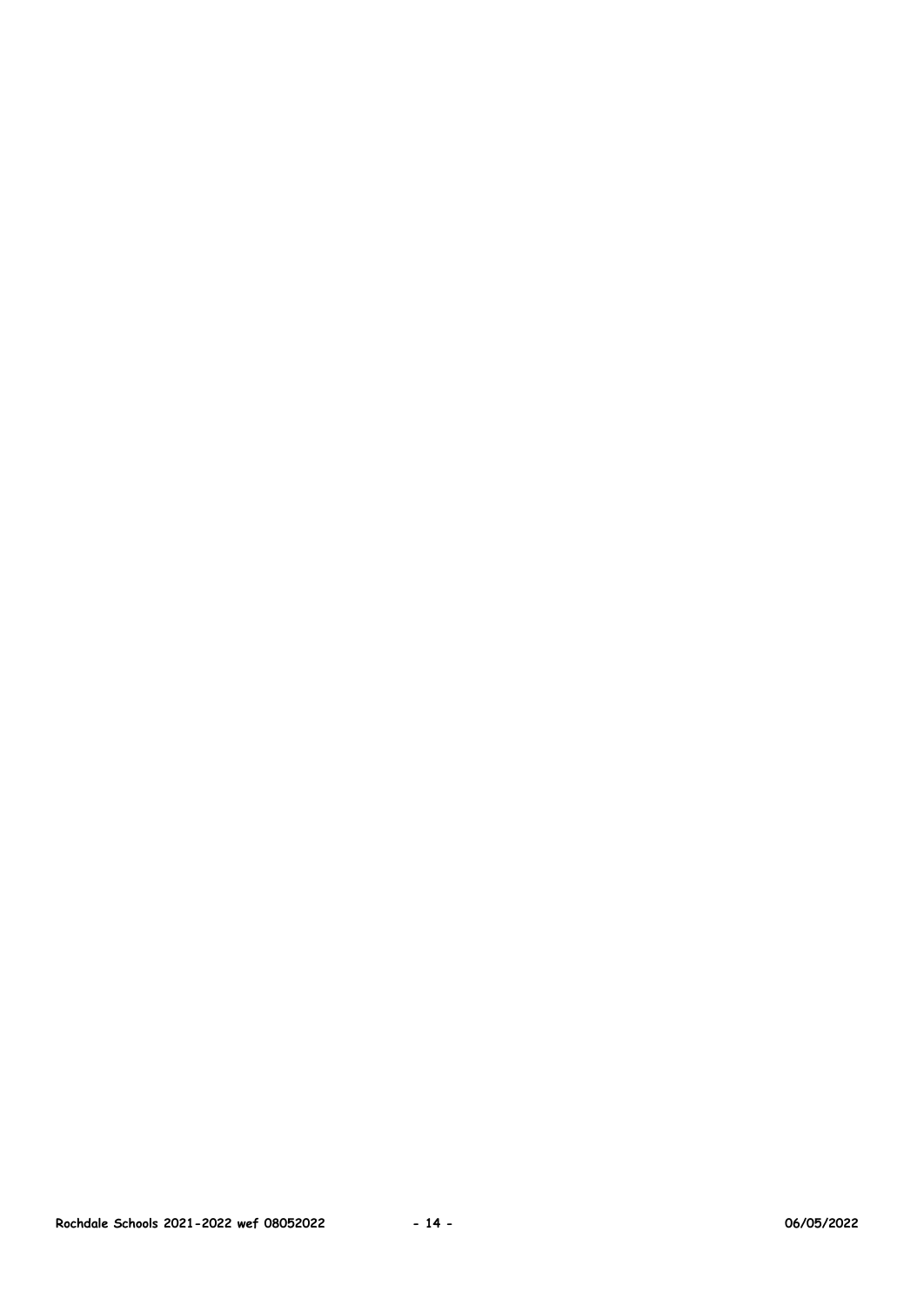## **OULDER HILL COMMUNITY HIGH SCHOOL (0830 - 1500) Effective 08/05/2022**

#### **Changes Effective 08/05/2022**

Service 881 will be operated by Go Northwest – no changes to timetable or route.

| <b>CASTLETON - SUDDEN - OULDER HILL COMMUNITY HIGH SCHOOL</b>                     | Service 881              |                                                                                   |                          |
|-----------------------------------------------------------------------------------|--------------------------|-----------------------------------------------------------------------------------|--------------------------|
| <b>TFGM Contract Number:</b><br><b>Minimum Capacity:</b><br><b>Operator Code:</b> | 0458<br>85<br><b>GOA</b> | <b>TFGM Contract Number:</b><br><b>Minimum Capacity:</b><br><b>Operator Code:</b> | 0458<br>85<br><b>GOA</b> |
| <b>CASTLETON, Chesham Avenue</b>                                                  | 0726                     | <b>OULDER HILL COMMUNITY HIGH SCHOOL</b>                                          | 1510                     |
| Castleton, Commercial                                                             | 0731                     | Rochdale, Interchange                                                             | 1523                     |
| Sudden                                                                            | 0737                     | Manchester Road/Tweedale Street                                                   | 1529                     |
| Rochdale, Interchange                                                             | 0752                     | Sudden                                                                            | 1533                     |
| <b>Spotland Bridge</b>                                                            | 0802                     | Castleton, Commercial                                                             | 1538                     |
| <b>OULDER HILL COMMUNITY HIGH SCHOOL</b>                                          | 0810                     | <b>CASTLETON, Chesham Avenue</b>                                                  | 1542                     |

**SERVICE 881:** From CASTLETON, Chesham Avenue via Chesham Avenue, Manchester Road, Tweedale Street, Milkstone Road, Station Road, Maclure Road, Drake Street, Water Street, Rochdale Interchange, Smith Street, South Parade, Newgate, St Mary's Gate, Spotland Road, Edenfield Road, Sandy Lane, Hudsons Walk to OULDER HILL COMMUNITY HIGH SCHOOL. Returns via the reverse of the above route to South Parade then via Drake Street, Water Street, Rochdale Interchange, Water Street, Drake Street, Maclure Road, Richard Street, Station Road, Milkstone Road, Tweedale Street, Manchester Road, Chesham Avenue to CASTLETON, Chesham Avenue.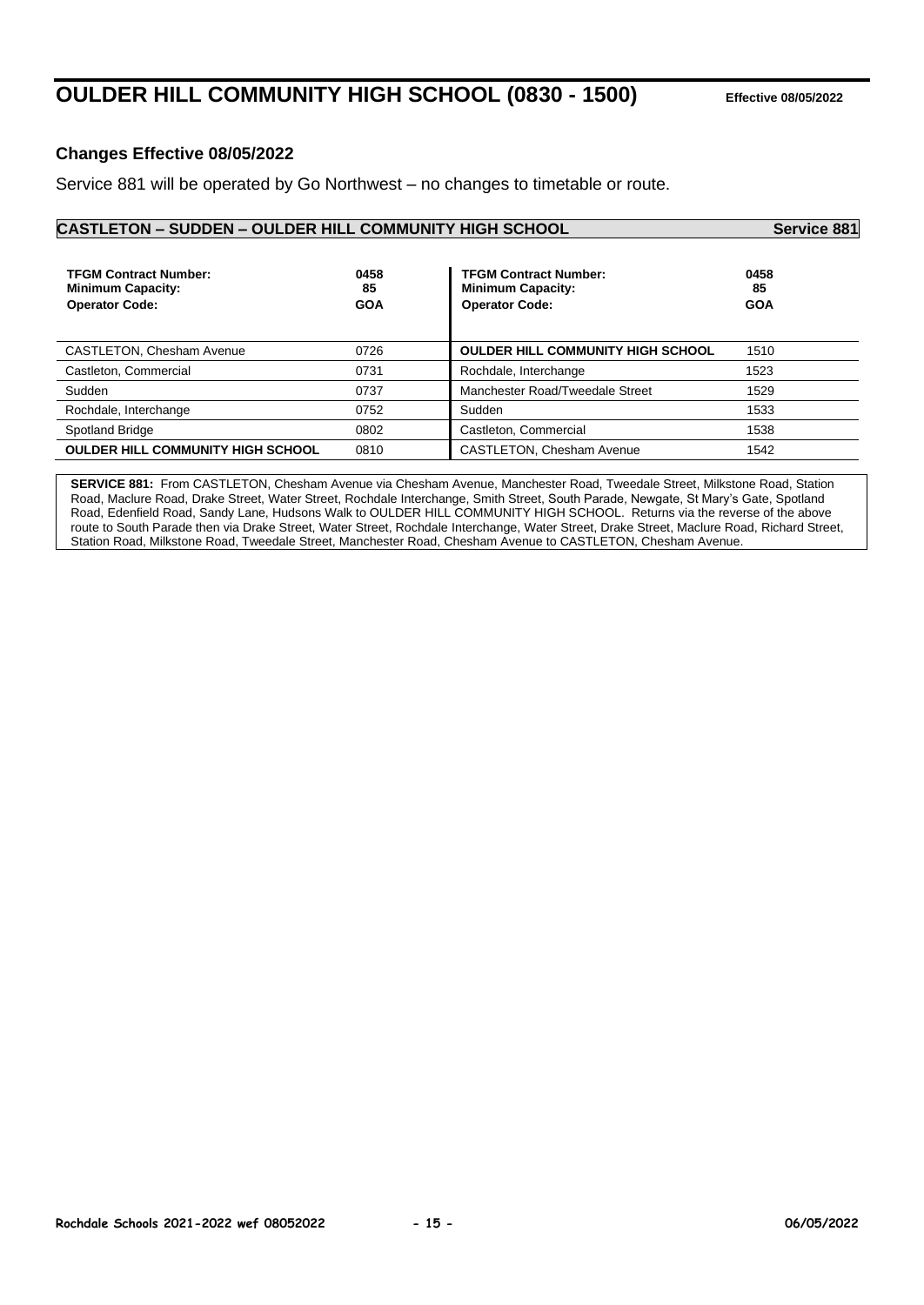## **ST CUTHBERT'S RC HIGH SCHOOL (0825 - 1450) Effective 08 May 2022**

**Changes Effective 25th April 2022**

**Service 867 replaced by journeys on service R3.**

**Students who currently board service 867 along the southern section of Whitworth Road or parts of Shawclough Road can use service 862.**

**The £7.60 TfGM weekly school bus ticket will not be available on service R3, however, students can instead purchase Rosso's GM Saver 7 ticket priced at £10 (or £7.50 with an igo pass). For travel on all operators services the System One Weekly ticket is also available at a cost of £10.30**

**Changes Effective 8th May 2022.**

**Service 862 – the morning and afternoon journeys will be operated by First Manchester (no change to route or Timetable)**

| <b>SYKE - ROCHDALE - ST CUTHBERT'S</b>                                            |                         |                                                                                   |                         |
|-----------------------------------------------------------------------------------|-------------------------|-----------------------------------------------------------------------------------|-------------------------|
| <b>TFGM Contract Number:</b><br><b>Minimum Capacity:</b><br><b>Operator Code:</b> | 0332<br>70<br><b>FM</b> | <b>TFGM Contract Number:</b><br><b>Minimum Capacity:</b><br><b>Operator Code:</b> | 0332<br>70<br><b>FM</b> |
| SYKE, Chapel                                                                      | 0745                    | ST CUTHBERT'S RC HIGH SCHOOL                                                      | 1500                    |
| Foxholes, All Saints Church                                                       | 0751                    | Rochdale, Interchange                                                             | 1514                    |
| Rochdale, John Street                                                             | 0759                    | Foxholes, All Saints Church                                                       | 1520                    |
| ST CUTHBERT'S RC HIGH SCHOOL                                                      | 0812                    | SYKE, Chapel                                                                      | 1524                    |

**SERVICE 862:** From SYKE, CHAPEL via Dewhirst Road, Greenbank Road, Blanche Street, Foxholes Road, Taylor Street, Whitworth Road, John Street, Molesworth Street, Wood Street, Oldham Road, Shaw Road to ST CUTHBERT'S RC HIGH SCHOOL. Returns via Shaw Road, Oldham Road, Milnrow Road, Drake Street, Rochdale Interchange, Water Street, Molesworth Street, Entwisle Road, Halifax Road, Red Lane, Foxholes Road, Rossall Road, Dewhirst Road, Binns Nook Road, Joy Street, Scarr Drive, Dewhirst Road to SYKE, **CHAPEL** 

| <b>HEALEY CORNER - ROCHDALE - ST CUTHBERT'S</b>                                   |                          |                                                                                   |                          | <b>Service R3</b> |  |
|-----------------------------------------------------------------------------------|--------------------------|-----------------------------------------------------------------------------------|--------------------------|-------------------|--|
| <b>TFGM Contract Number:</b><br><b>Minimum Capacity:</b><br><b>Operator Code:</b> | 1259<br>81<br><b>RDT</b> | <b>TFGM Contract Number:</b><br><b>Minimum Capacity:</b><br><b>Operator Code:</b> | 1259<br>81<br><b>RDT</b> |                   |  |
| <b>HEALEY CORNER</b>                                                              | 0737                     | ST CUTHBERT'S RC HIGH SCHOOL                                                      | 1500                     |                   |  |
| Thrum Hall Lane                                                                   | 0742                     | Rochdale, Interchange                                                             | 1513                     |                   |  |
| Shawclough, Bentley Street                                                        | 0747                     | Shawclough, Bentley Street                                                        | 1521                     |                   |  |
| Rochdale, Interchange                                                             | 0757                     | Thrum Hall Lane                                                                   | 1525                     |                   |  |
| ST CUTHBERT'S RC HIGH SCHOOL                                                      | 0809                     | <b>HEALEY CORNER</b>                                                              | 1530                     |                   |  |

AM Service R3 commences from Wallbank.

**SERVICE R3:** FROM HEALEY CORNER via Whitworth Road, Shawclough Way, Shawclough Road, Paton Street, Thrum Hall Lane, Whitworth Road, Bentley Street, Shawclough Road, Falinge Road, Sheriff Street, Spotland Road, St Mary's Gate, Newgate, South Parade, Drake Street, Water Street to Rochdale Interchange, then Smith Street, Drake Street, Oldham Road, Shaw Road to ST CUTHBERT'S RC HIGH SCHOOL. Returns via Shaw Road, Oldham Road, Milnrow Road, Drake Street, Water Street to Rochdale Interchange then Smith Street, South Parade, Newgate, St Mary's Gate, Spotland Road, Sheriff Street, Falinge Road, Shawclough Road, Bentley Street, Whitworth Road, Thrum Hall Lane, Paton Street, Shawclough Road to HEALEY CORNER.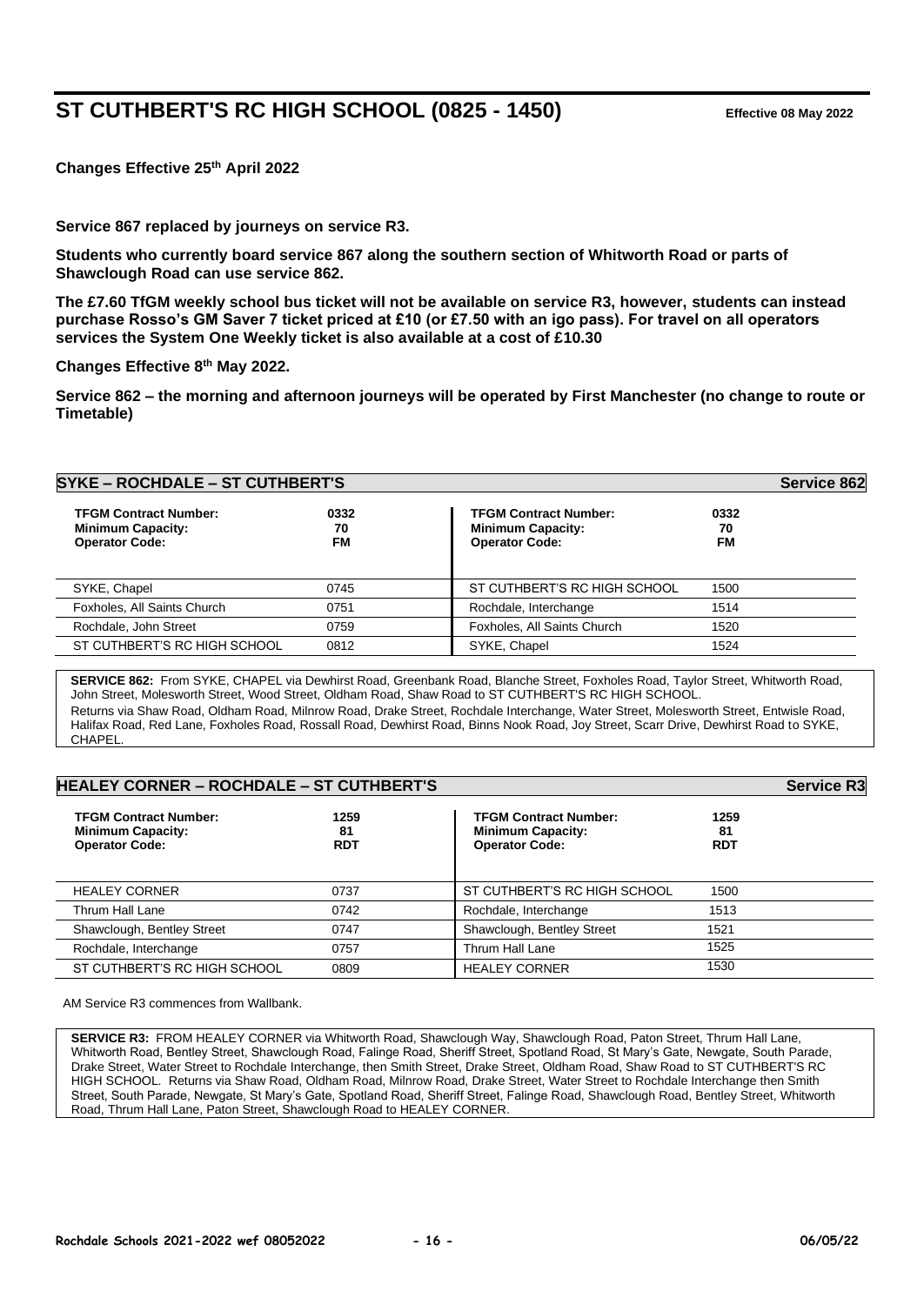## **ST CUTHBERT'S RC HIGH SCHOOL**

#### **LANE HEAD – BAMFORD – ST CUTHBERT'S Service 887**

| <b>TFGM Contract Number:</b><br><b>Minimum Capacity:</b><br><b>Operator Code:</b> | 5062<br>52<br>FM | <b>TFGM Contract Number:</b><br><b>Minimum Capacity:</b><br><b>Operator Code:</b> | 5062<br>52<br><b>FM</b> |
|-----------------------------------------------------------------------------------|------------------|-----------------------------------------------------------------------------------|-------------------------|
| LANE HEAD                                                                         | 0723             | ST CUTHBERT'S RC HIGH SCHOOL                                                      | 1500                    |
| Daniel Fold                                                                       | 0727             | Queensway/Dicken Green                                                            | 1510                    |
| Cutgate, Shops                                                                    | 0732             | <b>Rochdale Cemetery</b>                                                          | 1520                    |
| Bamford, Winston Churchill                                                        | 0740             | Bamford, Winston Churchill                                                        | 1525                    |
| Rochdale Cemetery                                                                 | 0745             | Cutgate, Shops                                                                    | 1533                    |
| Queensway/Dicken Green                                                            | 0755             | Daniel Fold                                                                       | 1538                    |
| ST CUTHBERT'S RC HIGH SCHOOL                                                      | 0800             | LANE HEAD                                                                         | 1542                    |

**SERVICE 887:** From LANE HEAD via Rooley Moor Road, Ings Lane, Edenfield Road, Bagslate Moor Road, War Office Road, Bury Road, Roch Valley Way, Edinburgh Way, Queensway, Oldham Road, Shaw Road to ST CUTHBERT'S RC HIGH SCHOOL. Returns via Shaw Road, Oldham Road, Queensway, Edinburgh Way, Roch Valley Way, Bury Road, War Office Road, Bagslate Moor Road, Edenfield Road, Ings Lane, Rooley Moor Road to LANE HEAD.

#### **NORDEN – BAMFORD – ST CUTHBERT'S** Service 880

| <b>TFGM Contract Number:</b><br><b>Minimum Capacity:</b><br><b>Operator Code:</b> | 0378<br>53<br>VIK | <b>TFGM Contract Number:</b><br><b>Minimum Capacity:</b><br><b>Operator Code:</b> | 0378<br>53<br>VIK |
|-----------------------------------------------------------------------------------|-------------------|-----------------------------------------------------------------------------------|-------------------|
| NORDEN, Norden Way                                                                | 0728              | ST CUTHBERT'S RC HIGH SCHOOL                                                      | 1500              |
| Sandy Lane/Hudson's Walk                                                          | 0740              | Castleton, Commercial                                                             | 1513              |
| Sudden                                                                            | 0751              | Sudden                                                                            | 1515              |
| Castleton, Albion Street                                                          | 0756              | Sandy Lane, Hudson's Walk                                                         | 1526              |
| ST CUTHBERT'S RC HIGH SCHOOL                                                      | 0810              | NORDEN, Norden Way                                                                | 1538              |

**SERVICE 880:** From NORDEN, Norden Way via Norden Way, Edenfield Road, Sandy Lane, Bury Road, Mellor Street, Dane Street, Manchester Road, Albion Street, Queensway, Oldham Road, Shaw Road to ST CUTHBERT'S RC HIGH SCHOOL. Returns via Shaw Road, Oldham Road, Queensway, Manchester Road, Dane Street, Mellor Street, Bury Road, Sandy Lane, Edenfield Road, Wolstenholme Lane, Norden Way to NORDEN, Norden Way.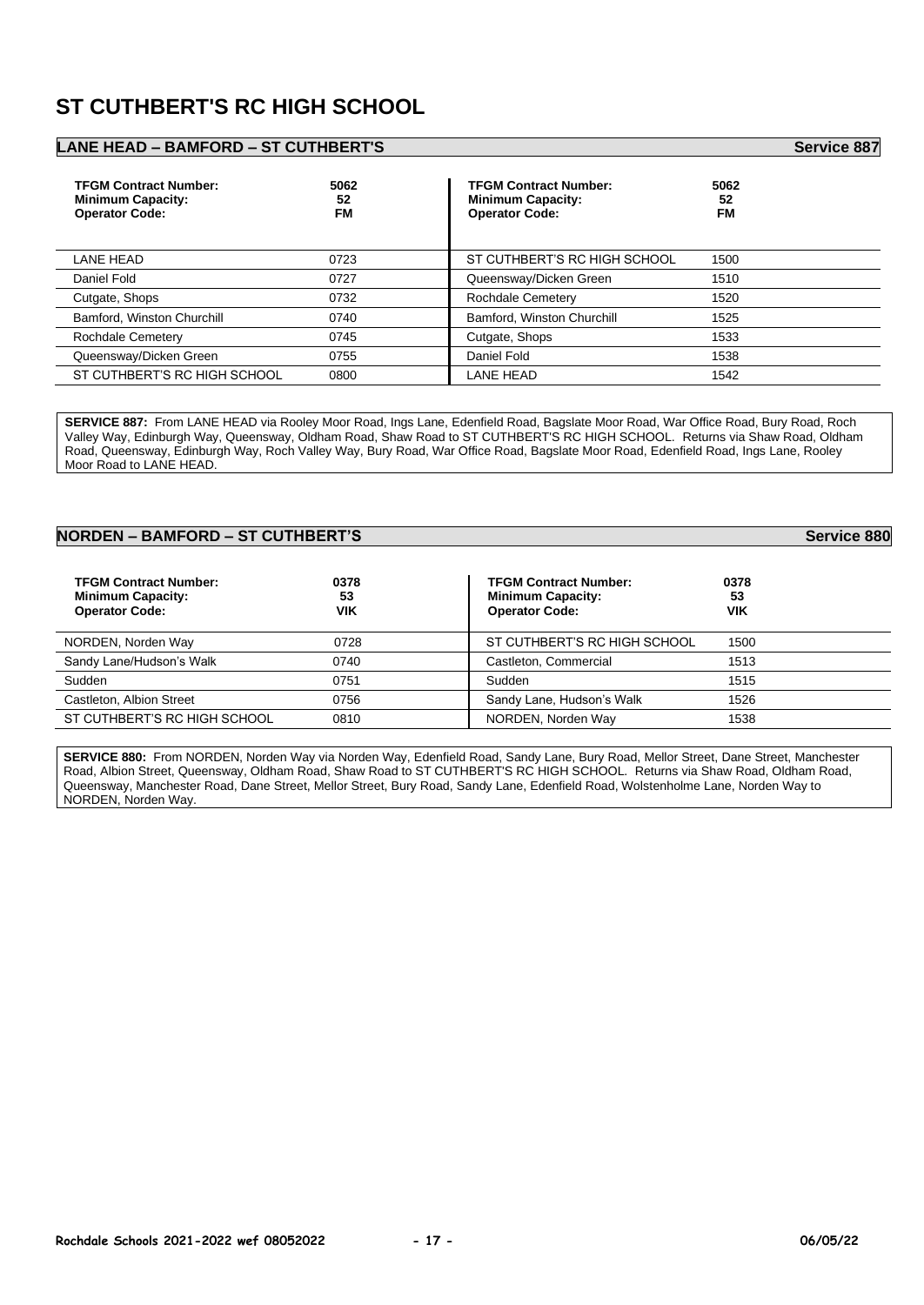## **ST CUTHBERT'S RC HIGH SCHOOL**

#### **SHORE – LITTLEBOROUGH – WARDLE – MILNROW – ST CUTHBERT'S Services 890, 891, 894**

| <b>TFGM Contract Number:</b><br><b>Minimum Capacity:</b><br><b>Operator Code:</b><br><b>Service Number:</b> | 5082<br>52<br>FM<br>894 | 5078<br>52<br><b>FM</b><br>891 | 5067<br>52<br><b>FM</b><br>890 | <b>TFGM Contract Number:</b><br><b>Minimum Capacity:</b><br><b>Operator Code:</b><br><b>Service Number:</b> | 5082<br>52<br>FM<br>894 | 5067<br>52<br><b>FM</b><br>890 | 5078<br>52<br>FM<br>891 |
|-------------------------------------------------------------------------------------------------------------|-------------------------|--------------------------------|--------------------------------|-------------------------------------------------------------------------------------------------------------|-------------------------|--------------------------------|-------------------------|
| SHORE, Cote Lane                                                                                            | $\cdots$                | 0721                           | ----                           | ST CUTHBERT'S RC HIGH SCHOOL                                                                                | 1500                    | 1500                           | 1500                    |
| LITTLEBOROUGH, Square                                                                                       | 0735                    | $- - - -$                      | ----                           | Sir Isaac Newton Way/Kingsway                                                                               | ----                    | 1508                           |                         |
| Smithy Bridge, Post Office                                                                                  | ----                    | 0731                           | $\frac{1}{2}$                  | Rochdale Road/Bridge Street                                                                                 |                         | 1516                           | ----                    |
| Milnrow, Bridge Street                                                                                      | ----                    | 0746                           | $---$                          | Firgrove, Kingsway                                                                                          | 1510                    | 1521                           | ----                    |
| Newhey                                                                                                      | ----                    | 0751                           | $---$                          | Smallbridge, Library                                                                                        | 1519                    | 1530                           | ----                    |
| Shaw, Centre                                                                                                | ----                    | 0756                           | $\cdots$                       | Wardle, Chapel                                                                                              | ----                    | 1535                           | ----                    |
| <b>BIRCH HILL</b>                                                                                           | ----                    | ----                           | 0734                           | BIRCH HILL, Birch Rd (bottom)                                                                               | ----                    | 1541                           | ----                    |
| Wardle, Chapel                                                                                              |                         | ----                           | 0739                           | Shaw, Centre                                                                                                |                         | ----                           | 1515                    |
| Smallbridge, Library                                                                                        | 0750                    | ----                           | 0746                           | Newhey                                                                                                      |                         | ----                           | 1520                    |
| Firgrove, Kingsway                                                                                          | 0757                    | ----                           | 0754                           | Milnrow, Bridge Street                                                                                      | ----                    | ----                           | 1525                    |
| Rochdale Road/Moorhouse Fold                                                                                | ----                    | ----                           | 0759                           | Smithy Bridge, Post Office                                                                                  |                         |                                | 1533                    |
| Sir Isaac Newton Way/Kingsway                                                                               | ----                    | ----                           | 0807                           | LITTLEBOROUGH, Square                                                                                       | 1526                    |                                | ----                    |
| ST CUTHBERT'S RC HIGH SCHOOL                                                                                | 0810                    | 0811                           | 0815                           | SHORE, Cote Lane                                                                                            |                         |                                | 1543                    |

**SERVICE 894**: From LITTLEBOROUGH SQUARE via Church Street, Featherstall Road, New Road, Halifax Road, Albert Royds Street, Kingsway, Turf Hill Road, Broad Lane, Oldham Road, Shaw Road to ST CUTHBERT'S RC HIGH SCHOOL. **Returns** via reverse of above **SERVICE 890**: From BIRCH HILL, Halifax Road/Birch Road via Birch Road, Ramsden Road to bus turning circle then Ramsden Road, Wardle Road, Halifax Road, Albert Royds Street, Milnrow Road, Rochdale Road, Elizabethan Way, Sir Isaac Newton Way, Kingsway, Turf Hill Road, Broad Lane, Oldham Road, Shaw Road to ST CUTHBERT'S RC HIGH SCHOOL. **Returns** via reverse of above route.

**SERVICE 891**: From SHORE, Cote Lane via Shore Road, Whitelees Road, Featherstall Square, Featherstall Road, New Road, Smithy Bridge Road, Milnrow Road, Wild House Lane, Kiln Lane, Dale Street, Newhey Road, Shaw Road, Milnrow Road, Rochdale Road, Broad Lane, Oldham Road, Shaw Road to ST CUTHBERT'S RC HIGH SCHOOL. **Returns** via reverse of above route.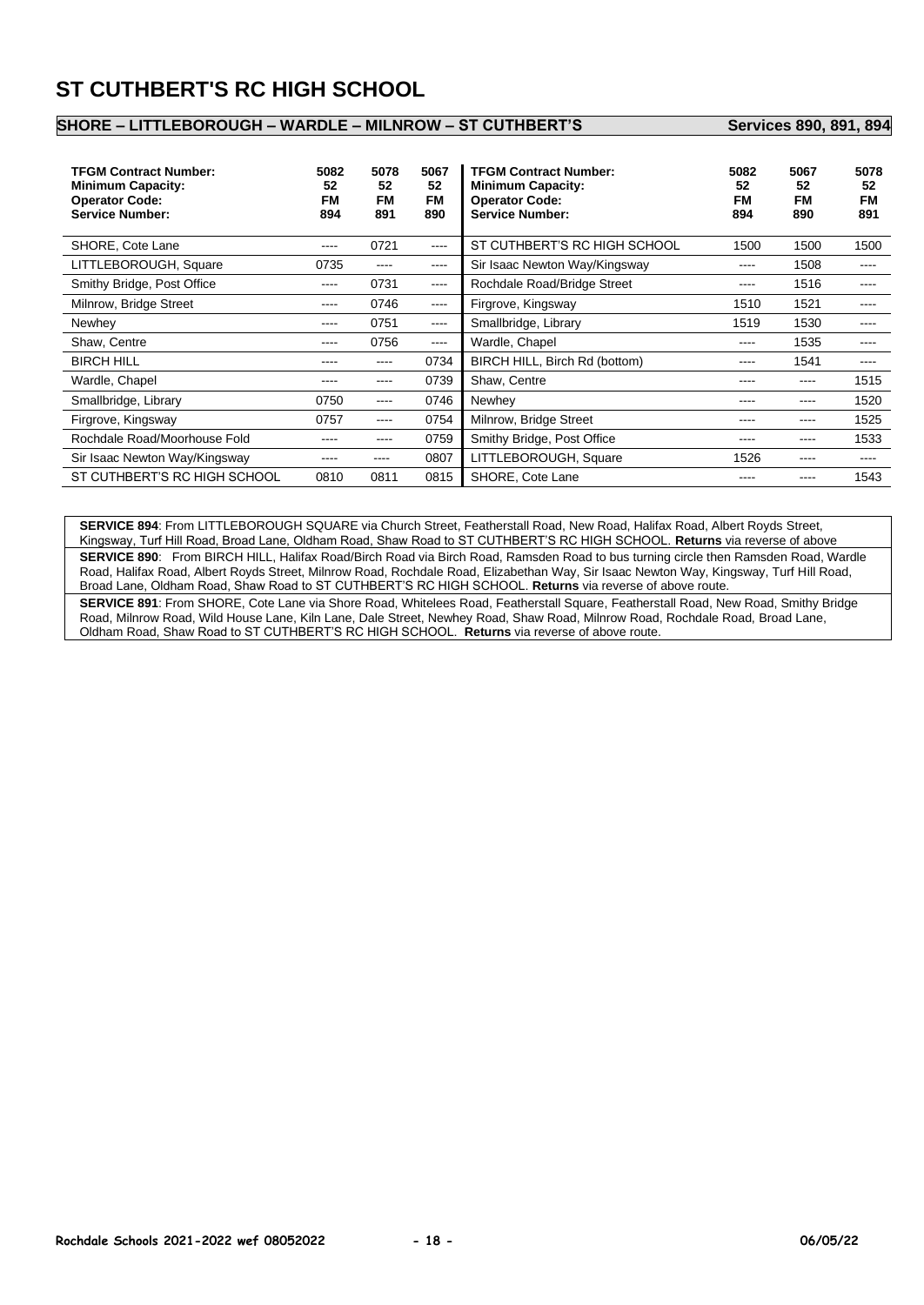## **WARDLE ACADEMY (0840 - 1445) Effective 25 Apr 2022**

**Changes effective from 25 April 2022;**

**Service 857 – withdrawn and replaced by equivalent journeys on service 458.**

**PLEASE NOTE: The £7.60 TfGM weekly school bus ticket will not be available on service 458. Students may instead use Rosso's GM Saver 7 which is available at £10 (or £7.50 with an igo pass). Alternatively, if they wish to travel for a week on all operators buses the System One Weekly ticket is available at a cost of £10.30**

#### **LITTLEBOROUGH – HOLLINGWORTH LAKE – SMITHY BRIDGE – WARDLE ACADEMY Service 458**

| <b>TFGM Contract Number:</b><br><b>Minimum Capacity:</b><br><b>Operator Code:</b> | 1258<br>60<br><b>RDT</b> |  |
|-----------------------------------------------------------------------------------|--------------------------|--|
| LITTLEBOROUGH, Rail Station                                                       | 0742                     |  |
| Hollingworth Road/Rakewood Road                                                   | 0747                     |  |
| Smithy Bridge Road/South View Road                                                | 0752                     |  |
| <b>BIRCH ROAD for Wardle Academy</b>                                              | 0756                     |  |

**SERVICE 458:** From LITTLEBOROUGH, Rail Station via Railway Street, Littleborough Square, Church Street, Canal Street, Hollingworth Road, Lake Bank, Smithy Bridge Road, Halifax Road, Birch Road (for WARDLE ACADEMY).

| LITTLEBOROUGH - SHORE - STANSFIELD - WARDLE ACADEMY                               |                          |                                                                                   |                          |
|-----------------------------------------------------------------------------------|--------------------------|-----------------------------------------------------------------------------------|--------------------------|
| <b>TFGM Contract Number:</b><br><b>Minimum Capacity:</b><br><b>Operator Code:</b> | 1258<br>60<br><b>RDT</b> | <b>TFGM Contract Number:</b><br><b>Minimum Capacity:</b><br><b>Operator Code:</b> | 1258<br>60<br><b>RDT</b> |
| LITTLEBOROUGH, Square                                                             | 0751                     | <b>WARDLE ACADEMY</b>                                                             | 1451                     |
| Shore, Cote Lane                                                                  | 0759                     | Smithybridge Rd/South View                                                        | 1455                     |
| Stansfield, Frobisher Road                                                        | 0808                     | Hollingworth Lake                                                                 | 1500                     |
| Littleborough, Station                                                            | 0818                     | Littleborough, Station                                                            | 1505                     |
| Hollingworth Lane                                                                 | 0823                     | Shore, Cote Lane                                                                  | 1513                     |
| Smithybridge Rd/South View                                                        | 0828                     | Stansfield, Frobisher Road                                                        | 1522                     |
| <b>WARDLE ACADEMY</b>                                                             | 0831                     | LITTLEBOROUGH, Square                                                             | 1530                     |

**SERVICE 458:** From LITTLEBOROUGH, Square, via Church Street, Hare Hill Road, Shore Road, Barnes Meadow, Drake Road, first left Frobisher Road, left Drake Road, right Barnes Meadow, Todmorden Road, Church Street, Railway Street to Littleborough Station, then Railway Street, Church Street, Canal Street, Hollingworth Road, Lake Bank, Smithy Bridge Road, Halifax Road, Birch Road to WARDLE ACADEMY. Returns via reverse of above route to Littlebrough Railway Station then Railway Street, Church Street, Hare Hill Road, Shore Road, Barnes Meadow, Drake Road, first left Frobisher Road, left Drake Road, right Barnes Meadow, Todmorden Road, Church Street to LITTLEBOROUGH, Square.

| ROCHDALE - SMALLBRIDGE - WARDLE ACADEMY                                                                     |                                 |                                                                                                             |                                 |
|-------------------------------------------------------------------------------------------------------------|---------------------------------|-------------------------------------------------------------------------------------------------------------|---------------------------------|
| <b>TFGM Contract Number:</b><br><b>Minimum Capacity:</b><br><b>Operator Code:</b><br><b>Service Number:</b> | 3458<br>43<br><b>RDT</b><br>458 | <b>TFGM Contract Number:</b><br><b>Minimum Capacity:</b><br><b>Operator Code:</b><br><b>Service Number:</b> | 3458<br>43<br><b>RDT</b><br>458 |
| ROCHDALE, Interchange                                                                                       | 0755                            | <b>WARDLE ACADEMY</b>                                                                                       | 1522                            |
| Low Hill                                                                                                    | 0805                            | <b>Wardle Chapel</b>                                                                                        | 1525                            |
| <b>Wardle Chapel</b>                                                                                        | 0810                            | Low Hill                                                                                                    | 1530                            |
| <b>WARDLE ACADEMY</b>                                                                                       | 0813                            | ROCHDALE, Interchange                                                                                       | 1542                            |

**SERVICE 458**: From ROCHDALE, Interchange via Water Street, Molesworth Street, John Street, Yorkshire Street, Halifax Road, Wardle Road, Low Hill, Wardle Road, Ramsden Road to Wardle Chapel, turn, Ramsden Road, Birch Road to WARDLE ACADEMY.